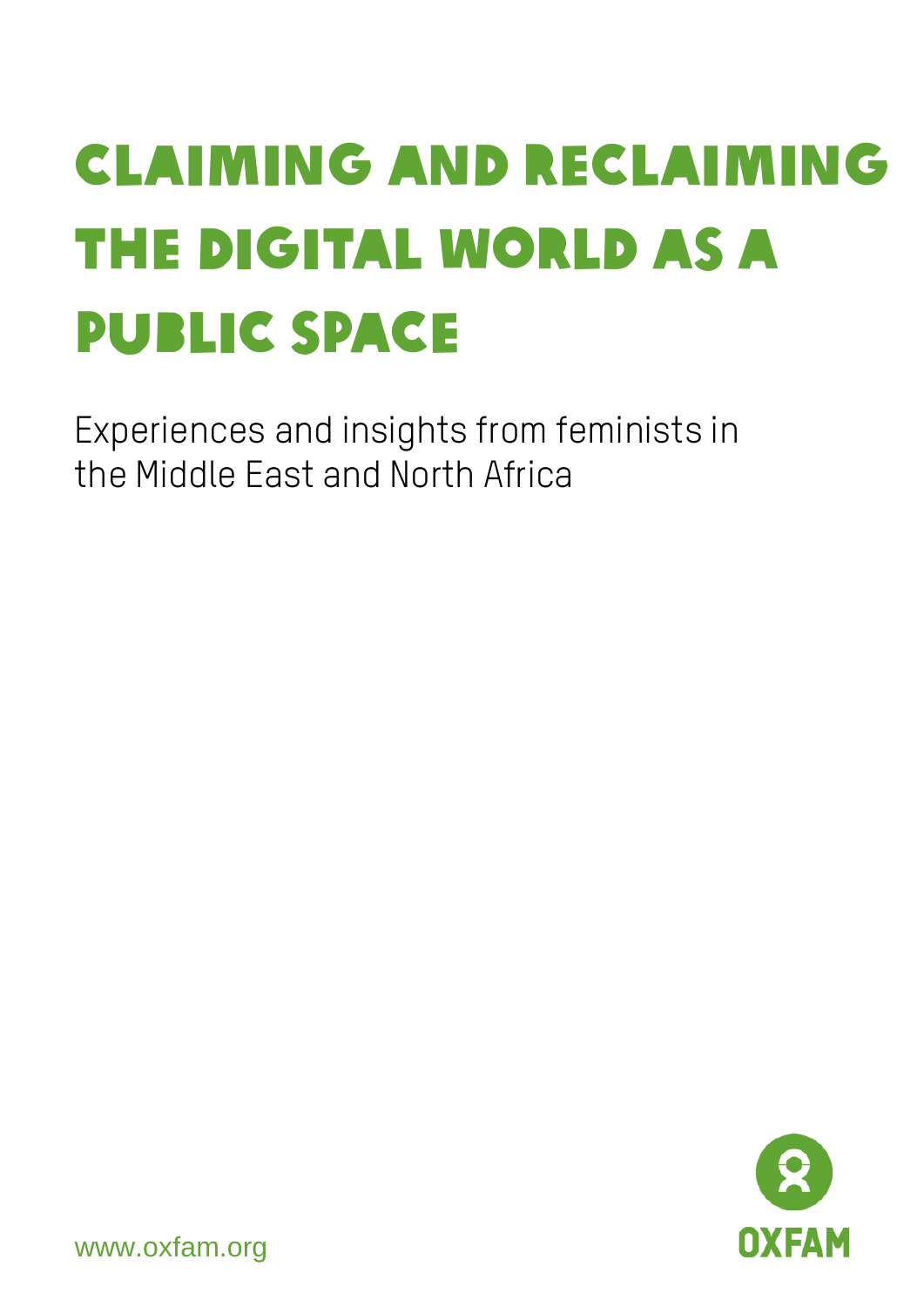This paper seeks to highlight the experiences and aspirations of young women and feminist activists in the MENA region around digital spaces, safety and rights. It explores individual women's experiences engaging with the digital world, the opportunities and challenges that women's rights and feminist organizations find in these platforms, and the digital world as a space of resistance, despite restrictions on civic space. Drawing on interviews with feminist activists from the region, the paper sheds light on women's online experiences and related offline risks, and illustrates patterns and behaviours that prevailed during the COVID-19 pandemic.

© Oxfam International November 2020

This paper was written by Francesca El Asmar. Oxfam acknowledges the assistance of Hadeel Qazzaz, Manal Wardé, Neus Tirado Gual, Salma Jrad, Joane Cremesty, Suzan Al Ostaz, Fadi Touma and Mounia Semlali in its production, as well as the contributions of the interviewees who participated in the research process. It is part of a series of papers written to inform public debate on development and humanitarian policy issues.

For further information on the issues raised in this paper please email [advocacy@oxfaminternational.org](mailto:advocacy@oxfaminternational.org)

This publication is copyright but the text may be used free of charge for the purposes of advocacy, campaigning, education, and research, provided that the source is acknowledged in full. The copyright holder requests that all such use be registered with them for impact assessment purposes. For copying in any other circumstances, or for re-use in other publications, or for translation or adaptation, permission must be secured and a fee may be charged. E-mail policyandpractice@oxfam.org.uk.

The information in this publication is correct at the time of going to press.

Published by Oxfam GB for Oxfam International under ISBN 978-1-78748-687-4 in November 2020. DOI: 10.21201/2020.6874 Oxfam GB, Oxfam House, John Smith Drive, Cowley, Oxford, OX4 2JY, UK.

**Oxfam Discussion Papers** are written to contribute to public debate and to invite feedback on development and humanitarian policy issues. They are 'work in progress' documents, and do not necessarily constitute final publications or reflect Oxfam policy positions. The views and recommendations expressed are those of the author and not necessarily those of Oxfam.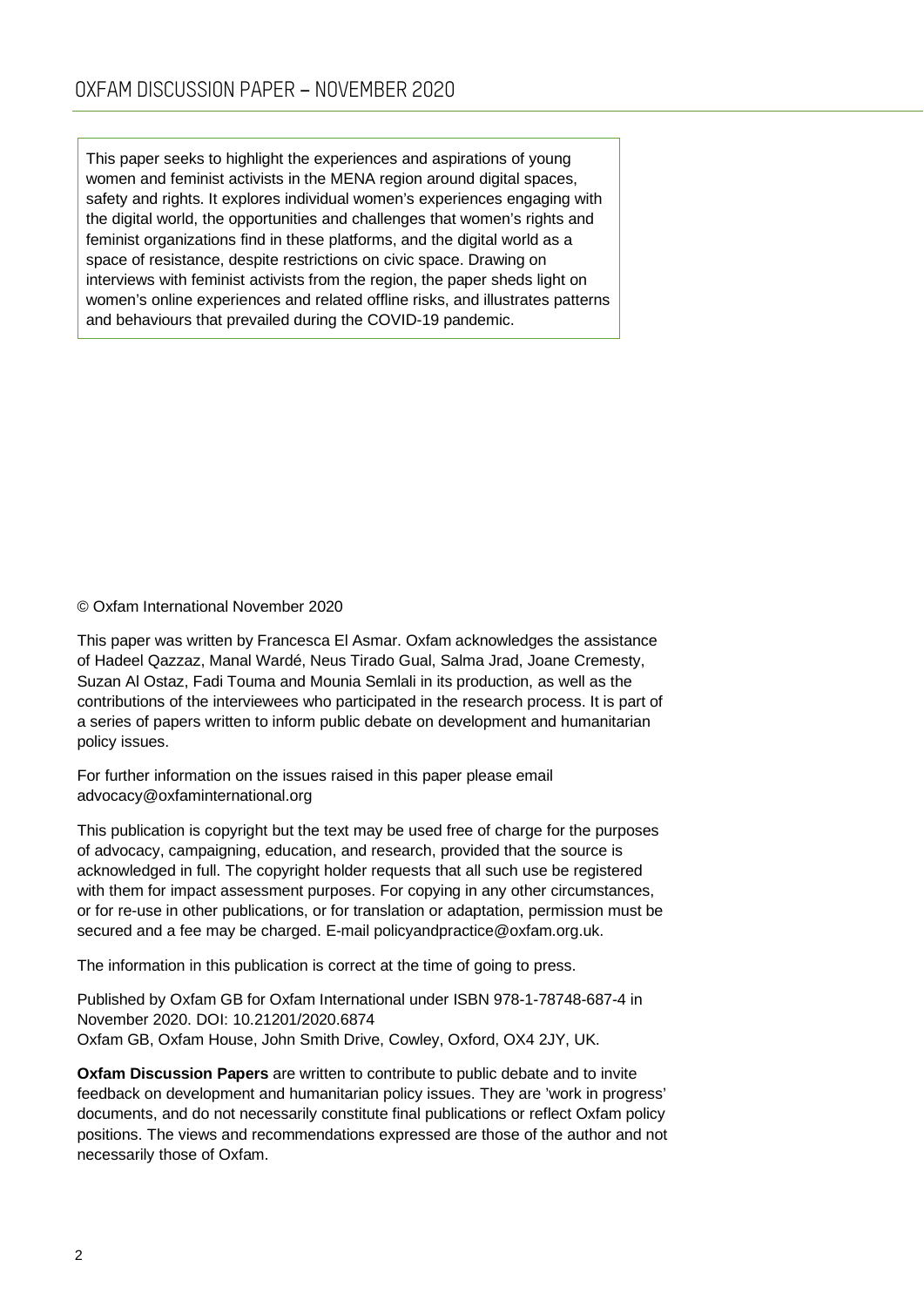# **SUMMARY**

Since the early 2000s, digital technologies have had continuously and rapidly changing implications for the way the world works. These technologies have transformed how people interact socially, engage in public debates and political discourse, or organize and mobilize for social change. They have also provided space and tools for innovation and new ways of working. Yet, the risks and limitations around these tools remain vast. During the COVID-19 pandemic, the use of digital platforms considerably intensified, exacerbating existing risks for women on these platforms. Digital platforms have also become yet another tool used by authoritarian regimes to commit human rights violations.

Drawing on six semi-structured interviews with young feminist activists from the Middle East and North Africa (MENA) region, as well as internal consultations with Oxfam colleagues, this paper seeks to highlight the experiences and aspirations of young women and feminist activists in the MENA region around digital spaces, safety and rights. It explores women's individual experiences engaging with the digital world; the opportunities, challenges and risks that women's rights and feminist organizations have found in digital tools and spaces; and finally, it looks at the digital world as a space for resistance, despite restrictions on civic space.

### **A personal margin of freedom**

The MENA region is characterized by deeply embedded patriarchal social norms and oppressive authoritarian regimes, in which women's lives, bodies and minds are systematically controlled, placed under surveillance and instrumentalized by both state and society. Women are confined to roles prescribed by those norms, their personal freedoms are constrained, and their participation in public spaces is restricted. In light of this context, digital platforms have emerged as an alternative space for women to overcome these restrictions, by facilitating their engagement in public debates and their ability to voice their demands and to have a stronger collective voice.

However, despite providing an alternative, the digital space remains yet another public space which mirrors the patriarchal social norms of the offline world that normalize violence and protect perpetrators. The digital space has also intensified existing inequalities and harmful norms and practices during the COVID-19 pandemic, leading to what has been dubbed a 'pandemic of online gender-based violence'. Additionally, state-sanctioned surveillance poses important restrictions and sometimes threats on internet users. This space thus allows for renewed manifestations of systemic oppression of individual women and control over the way they represent or express themselves. It is also worth noting that women's access to the digital space is neither free nor without restrictions and the digital gender gap is growing in the MENA region.

### **An organizational tool for feminist change**

Digital platforms have already proven to be a useful, accessible and cost-effective tool for feminist and women's rights organizations (WROs) in their work towards social change. When face-to-face communication and movement are restricted, such as in the Occupied Palestinian Territory (OPT) due to occupation and geographical fragmentation, or during the recent uprisings in Iraq and Lebanon, or yet again, during the COVID-19 pandemic, the work of WROs has been significantly facilitated by online tools and platforms. They have been able to sustain their work, reach more people, disseminate critical information and continue responding to the needs of women and their communities.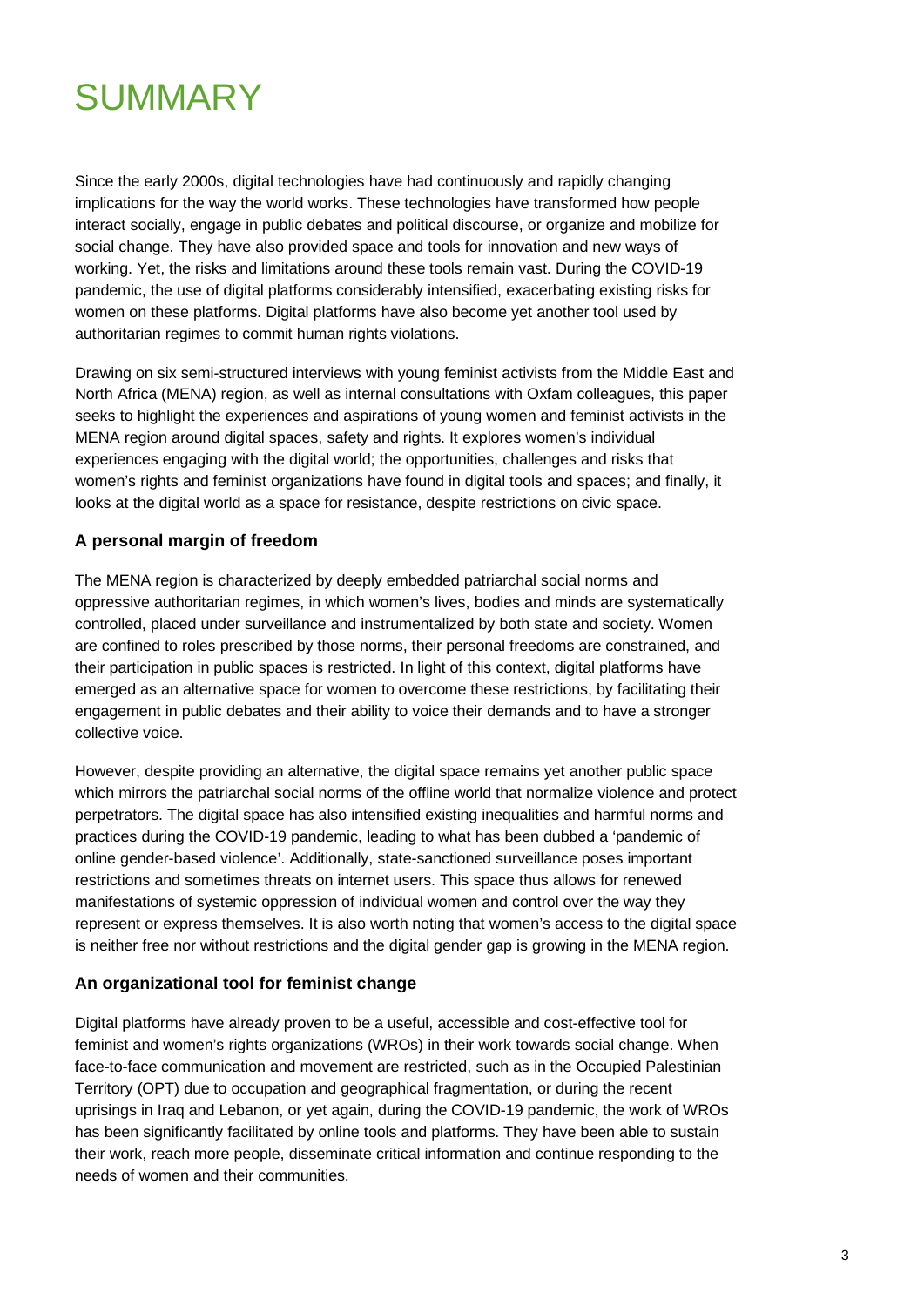These platforms nevertheless open the door to individual and mass attacks against those organizations, the women behind the work, and the content itself. Despite different forms of violence and their regular occurrence, WROs and feminist organizations persist in their work and constantly identify and implement protective measures.

Interviewees raised important questions around engaging with both governments' cybercrime units and big tech corporations in responding to online violence. While governments' cybercrime units may be efficient in responding to cases of violence and tracking down perpetrators, they remain institutions of oppressive governments, which commit various forms of violence, whether in using women's data against them, arresting and silencing those who express opposing opinions, or carrying out threats and extortion. Big tech corporations have also failed to protect their users from violence on their platforms, and despite certain efforts to combat online abuse, they are themselves perpetrators of different violations.

### **A space for resistance and solidarity**

Women's rights and feminist movements have been a critical force for social change in MENA, but they face increased restrictions in a region where civic space is closing at a dangerous pace. In light of this reality, they have had to devise new strategies to organize and fight for social justice, resorting in many cases to digital tools and platforms. These platforms have offered an alternative space for discussions, mutual learning and support, as well as solidarity and resistance through garnering collective power. In facilitating communication, outreach and the formation of groups, digital platforms contribute to overcoming isolation and creating spaces for national and transnational solidarity where women can offer each other support.

However, feminist activists regularly face violent attacks, threats and defamation campaigns whenever they are active online. They are often silenced when they express their opinions, engage in political debates, or speak out against violence and harassment. Finally, while the digital space provides room for resistance and solidarity, it is also a tool in the hands of the oppressors; state-sanctioned violence against activists and restrictions on civic space are reflected in online spaces, and those tools are used to reinforce repression offline.

### **The future of digital spaces for women in MENA**

Despite the constant risks associated with the digital space, it remains a public space that is constantly being claimed and reclaimed by women across the region, mirroring the actual world in which women struggle to remain present and safe. Building on their experiences and analyses of digital platforms, interviewees provided insights around the risks posed by those spaces and the work that needs to be done to start making them safer for women and feminist activists in the region, and more transformative for feminist change. These were highlighted as a starting point for addressing issues related to digital safety and for developing more comprehensive action points and targeted recommendations:

- **Facilitate online and offline spaces for solidarity and mutual support**
- **Advocate for protective legal and reporting mechanisms**
- **Raise awareness and provide training around digital safety and protective tools**
- **Expand the definition of violence and address harmful social norms**
- **Hold governments accountable over their obligation to protect**
- **Hold big tech corporations accountable**
- **Support feminist digital rights groups**

As this topic and issues around it are yet to be widely unpacked and explored in the region, further analysis and research are still needed, and some of these issues are listed in the report.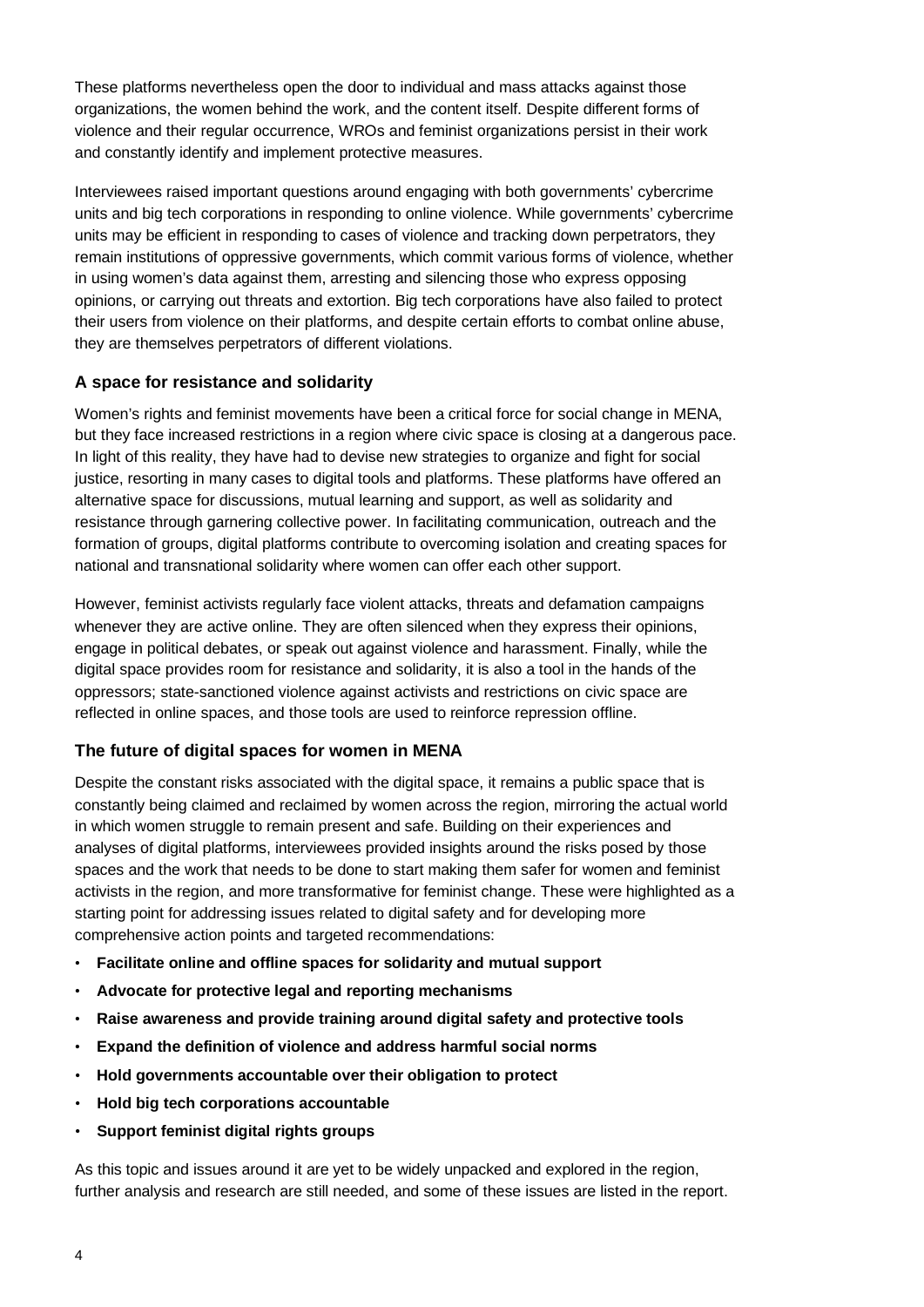# 1 INTRODUCTION

*'Digital technologies are a double-edged sword. The very opportunity they provide can be turned into a risk, whether it's accessing information, building relationships, or otherwise.' –* Suhair Faraj, Occupied Palestinian Territory (OPT)

Since the early 2000s, digital technologies have had continuously and rapidly changing implications for the way the world works. These technologies have transformed how people interact socially, engage in public debates and political discourse, or organize and mobilize for social change. They have also provided space and tools for innovation and new ways of working. There is much enthusiasm around such platforms and tools and the opportunities they could provide for transformative change.<sup>[1](#page-23-0)</sup> In the Middle East and North Africa (MENA), a region characterized by patriarchal societies and norms, oppressive regimes, economic crises, occupation, conflict and displacement, the potential that digital tools bring for social change has already been demonstrated in the different waves of uprisings from 2011 until late 2019 and 2020. For example, social media has been highly emphasized as a tool for citizen journalism in the region. [2](#page-23-1) During the COVID-19 pandemic, and especially in relation to physical distancing, the digital space has allowed new types of interactions to emerge at the personal and public levels, and has expanded the world of virtual interactions.

Yet despite the interest and hopes in the digital space providing opportunities to build better futures and just societies, the risks and limitations around these tools remain vast. In times of lockdown and quarantine due to the COVID-19 pandemic – the gendered implications of which have been widely documented – the use of digital platforms considerably intensified, exacerbating existing risks for women on these platforms. The pandemic has also put additional pressures on women offline, increasing their burden of care work, with whole families staying at home, on top of remote working and home-schooling children.

Digital technologies have also become yet another tool used by authoritarian regimes to commit human rights violations, particularly when it comes to freedom of expression, access to information and the right to privacy.<sup>[3](#page-23-2)</sup> During the pandemic, for example, digital tools have been widely used by states to respond to and curb the health crisis. This has resulted in various forms of digital surveillance, the dangers of which human rights organizations such as Amnesty International, Access Now and Human Rights Watch have warned against. [4](#page-23-3)

This paper seeks to highlight the experiences and aspirations of young women and feminist activists in the MENA region around digital spaces, safety and rights. It focuses on different forms of violence, self-protection mechanisms, and visions of a feminist future for digital spaces. The paper first explores the personal level, looking at women's individual experiences engaging with the digital world and highlighting patriarchal social norms both online and offline. Second, it discusses the opportunities that women's rights and feminist organizations have found in digital tools and spaces, while also addressing challenges and risks. Finally, the analysis looks at the digital world as a space for resistance, focusing on activism and movement-level tools for change, and restrictions on civic space.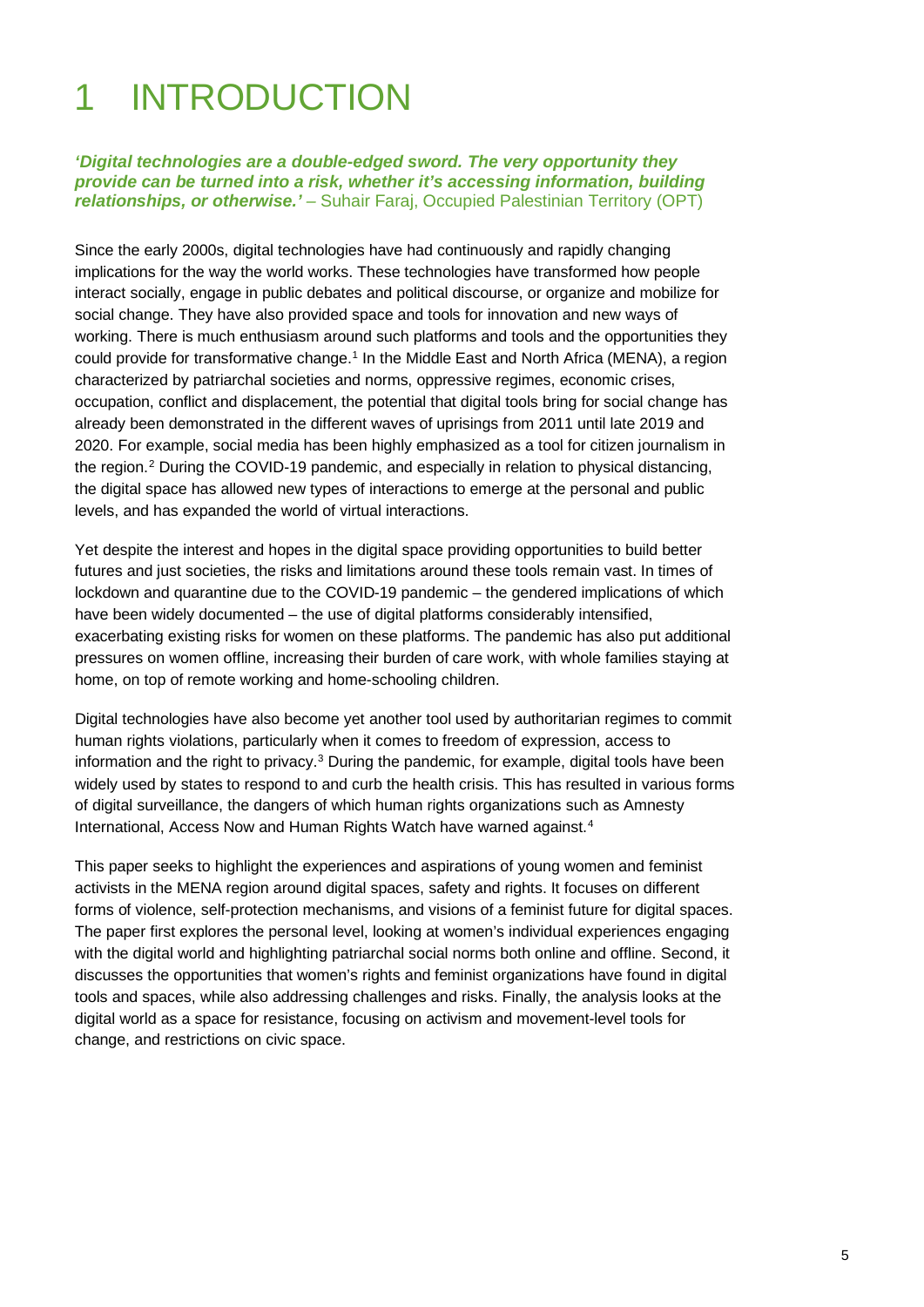### METHODOLOGY

This paper relies on a qualitative methodology, complemented by a review of existing literature and media reports on digital rights and safety for young women as well as women's rights and feminist organizations and activists in the MENA region. It also covers the implications of changes in practices and experiences during the global COVID-19 pandemic.

Qualitative data collection exercises included consultations with Oxfam Gender Justice leads in some of the countries where Oxfam operates in the MENA region – specifically Egypt, Lebanon, Morocco, OPT and Syria – as well as with two Oxfam colleagues whose work touches on digital safety and rights globally. Additionally, six semi-structured in-depth interviews were conducted with young women and feminist activists from the region who are active online and work around issues of gender justice and/or digital rights and safety.

The interviews allowed for a deeper understanding of these women's online experiences, practices, challenges and priorities, in addition to related offline risks. Data collection exercises also provided evidence of different cases of cyberbullying and online and offline violence related to women's use of digital platforms, which are highlighted throughout the report to illustrate patterns and behaviours that prevailed during the COVID-19 lockdown. In line with feminist research principles, this paper centres the voices, standpoints and experiences of the women who contributed to the research process.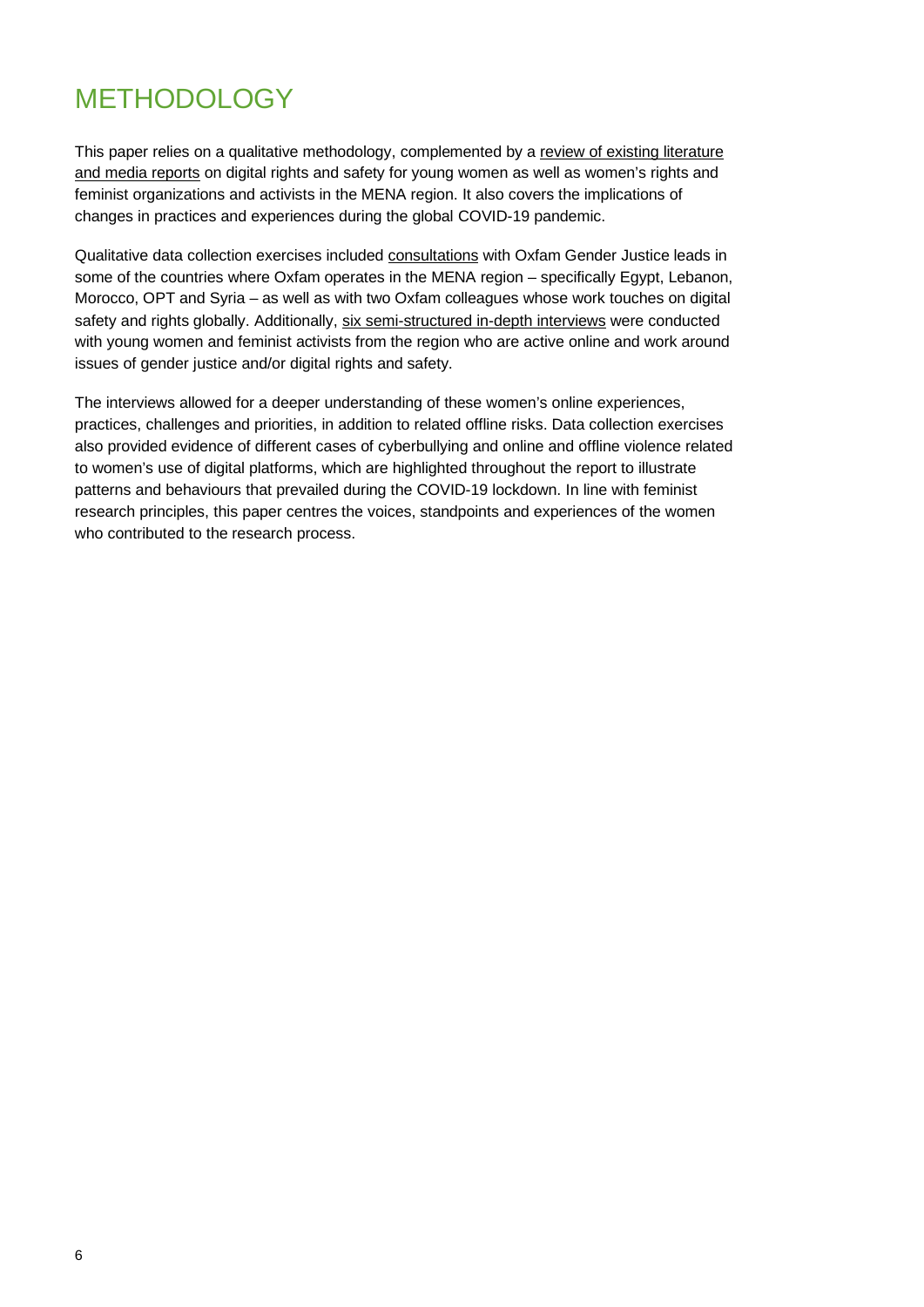## 2 A PERSONAL MARGIN OF FREEDOM

*'Whenever women are more visible, they pay the price. When you use the [digital] tool to empower yourself, to use your body whichever way you choose, the society and the state punish you. The more you are visible, the more you are exposed to bullying, and the more you are punished for it.' –* Maya Ammar, Lebanon

Women in the MENA region, and young women in particular, have largely been confined to roles prescribed by patriarchal norms and excluded from public spaces, whether through forced isolation or different forms of harassment, violence and silencing. Their personal freedoms are significantly constrained, and their participation in the economy, politics and other public realms remains among the lowest globally. According to the Global Gender Gap Report 2020, MENA scored lowest among all regions in the Global Gender Gap Index, with a 61.1% score; seven of the ten lowest-scoring countries worldwide are in the region.<sup>[5](#page-23-4)</sup> MENA also scored lowest in the Political Empowerment and second lowest in the Economic Participation and Opportunity subindices. [6](#page-23-5) According to figures by UN Women in the Arab States, nearly 40% of women report having faced some form of violence in their lives, while there is evidence that the actual numbers are much higher.<sup>[7](#page-23-6)</sup>

In a region characterized by deeply embedded patriarchal social norms and oppressive totalitarian regimes, women's lives, bodies and minds are systematically controlled, placed under surveillance and instrumentalized by both state and society. Women's oppression is central to authoritarian regimes, and such regimes reinforce and perpetuate patriarchal social norms to sustain their own control. For example, in discussing sectarian violence in Iraq, Nadje Al Ali (2013) illustrates the links between increased militarization and the rise in gender-based violence, but also describes different ways in which a regime she considers as authoritarian polices women's bodies, dress and participation in public spaces, such as politics or the labour market.<sup>[8](#page-23-7)</sup> Al Ali also recognizes that the struggle for gender justice 'cannot be separated from the wider struggle against authoritarianism, sectarianism, corruption and nepotism' – features that are widespread across regimes in the MENA region.<sup>[9](#page-23-8)</sup>

#### **An alternative space – but not a safe one**

Maya Ammar, a feminist activist and journalist from Lebanon, reflected on the power and control that totalitarian regimes in the region hold over people's lives, and over women's lives in particular. She explained that women are not allowed to move their bodies in the way they choose, to sing, dance or protest; if they choose to be visible and practise self-expression, whether through their bodies or thoughts, they face both communal and state-sanctioned violence. [10](#page-23-9) In light of this social and political context, digital platforms have presented an alternative space which has facilitated women's engagement in public debates as well as their ability to voice their demands, express their opinions, live out their identities and negotiate power relations. In Ammar's words, *'you cannot stop people's bodies, and women's bodies, or shut them up. These acts of protest will manifest differently. […] The body that is being oppressed by those systems finds ways to move and release its energy, even if it's not the physical body itself.'* 

Indeed, interviewees all agree on the potential that digital spaces present for young women in the region. Lilav Ihsan, an Iraqi activist now based in London, echoed Ammar's analysis, characterizing the digital space as one where individual women can have a stronger voice,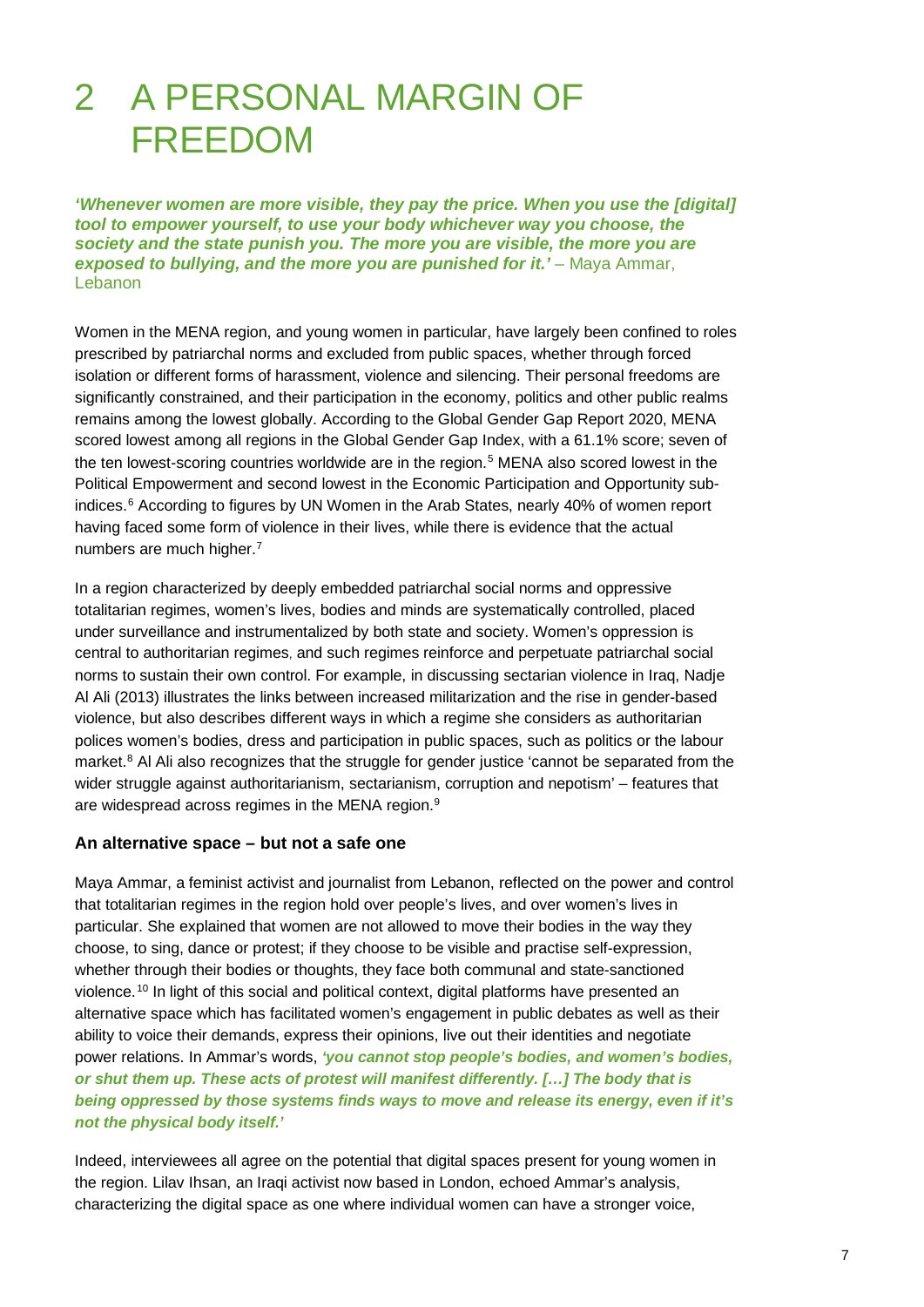analyse socio-political events and engage in public debates. She said, *'the digital space is not a safe space, but it is a brave one'.* In fact, the role of digital platforms in facilitating women's self-expression extends to their emotional and sexual lives. For example, through dating apps and other online platforms, young women are able to live out diverse aspects of their identities more freely and comfortably. Women have found in these spaces a margin of freedom to express themselves and transgress social norms, while navigating – and sometimes circumventing – society's control over their self-representation and personal choices.

However, despite providing an alternative, the digital space is not 'a safe space'. It remains yet another public space which mirrors the patriarchal social norms of the offline world, and sometimes brings additional dangers due to the anonymity it gives to perpetrators of violence. Women's use of digital platforms and their transgression of social norms often leads to multiple forms of violence and harassment, both online and offline: **'***All types of violence practised offline are reflected online as yet another [patriarchal public] space'* said Hayat Mershad, a feminist activist from Lebanon and co-founder of Fe-Male, a feminist collective in the country.

In Iraq, since 2018, a systematic series of murders of outspoken, visible and active women has rocked the country. These include the recent murder of Reham Yaacoub, a doctor and activist known for organizing women's marches in August 2020; [11](#page-23-10) Tara Fares, a 22-year-old Instagram model who criticized double standards against Iraqi women; Suad Al Ali, a human rights activist; and Rasha Al Hassan and Rafeef Yassiri, both plastic surgeons. [12](#page-23-11) According to Ihsan, what all these women had in common was their visible, often online, transgressions of social expectations and norms.

### **A 'pandemic of online gender-based violence': the impact of COVID-19**

Suhair Faraj, Director of TAM,<sup>[13](#page-23-12)</sup> a Palestinian organization that receives and responds to cases of both offline and online gender-based violence, explained that online violence against women – or offline manifestations of violence as a result of online practices – are on the rise, especially since the beginning of the COVID-19 pandemic. Every interviewee discussed in one way or another the increasingly horrific and rapidly changing forms of violence that women have faced during this period, with harm caused to women offline now being more intensively replicated in online spaces. In addition to the fact that women are disproportionately affected by crises, the digital space has intensified existing inequalities and harmful norms and practices, leading to what has been dubbed a 'pandemic of online gender-based violence'.<sup>[14](#page-23-13)</sup>

Mershad explained that according to exclusive data from the Internal Security Forces in Lebanon, more than 100 reports of online violence are being received monthly, the great majority related to young women, with a significant increase since the beginning of the pandemic. According to Fe-Male, such cybercrimes vary in nature and include harassment but also 'sextortion',<sup>[15](#page-23-14)</sup> extortion, defamation and identity theft.<sup>[16](#page-23-15)</sup> Faraj gave various examples of husbands extorting their own wives by using their data to pressure them into relinquishing their rights, or ex-boyfriends threatening and blackmailing young women using photos or screenshots from previous chats. Shatha Skeikh Youssef, a Palestinian feminist and digital rights activist, also spoke of these changing and more visible forms of violence, giving examples of men beating women in their families while on live conference calls during the pandemic. Interviewees in Tunisia and Lebanon also mentioned an increase in violent and misogynistic content online during this period, such as calls on social media platforms to harass and rape women during curfews in Tunisia, as the streets are empty and the courts are closed; the multiplication of 'clickbait' links promising rape videos; or the spread of 'tracking apps' that facilitate surveillance and control over women's lives.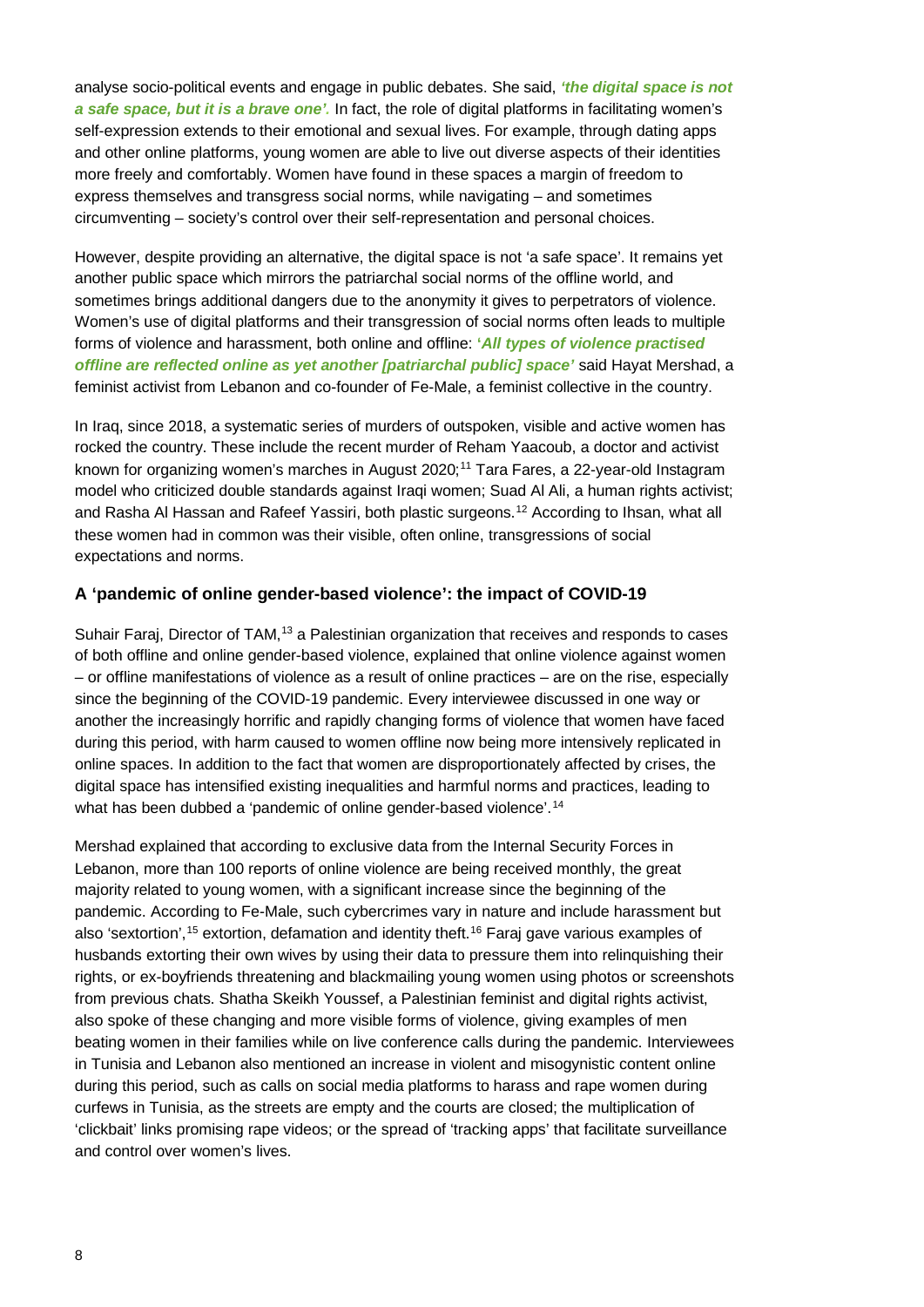### **Risks from state-sanctioned surveillance**

In addition to social norms that normalize violence and protect perpetrators, state-sanctioned surveillance poses important restrictions and sometimes threats on internet users. According to a report published by 7amleh<sup>[17](#page-23-16)</sup> in 2018, Israeli control over Palestinian ICT infrastructure in OPT entails a constant risk of surveillance by Israeli forces, as well as a breach of digital rights and freedom of expression.<sup>[18](#page-23-17)</sup> While digital tools do provide women with a margin of freedom, they are also used by authorities to reassert control; this has also been the case during the pandemic, for example through increased digital surveillance.

### **Box 1: Women's online activity and public morals in Egypt**

In May 2020, Menna Abdel Aziz, an 18-year-old woman who was beaten, raped and filmed, appealed for help through her Instagram account. She was arrested a few days later for inciting debauchery and violating public morals. Abdel Aziz is still under investigation by the Egyptian authorities. In April 2020, Hanin Hossam, a 20-year-old student at the American University of Cairo, who has a large following on social media, was arrested on the same charges. She was also charged with human trafficking in relation to videos encouraging other women to make money through platforms that pay a fee for high viewership.

Since April 2020, at least 10 women considered to be TikTok influencers, including Hanin, have been arrested by Egyptian authorities on similar charges. In July 2020, five of these women were sentenced to at least two years in prison and given exorbitant fines. Egyptian courts have also used women's photos, previously reported as leaked, as evidence against them.

According to Amnesty International, this represents the 'use of new repressive tactics to control cyber space by policing women's bodies and conduct'.

*Amnesty International (2020). [https://www.amnesty.org/en/latest/news/2020/08/egypt-survivors-of](https://www.amnesty.org/en/latest/news/2020/08/egypt-survivors-of-sexual-violence-and-online-abuse-among-prosecuted-women-tiktok-influencers/)[sexual-violence-and-online-abuse-among-prosecuted-women-tiktok-influencers/](https://www.amnesty.org/en/latest/news/2020/08/egypt-survivors-of-sexual-violence-and-online-abuse-among-prosecuted-women-tiktok-influencers/)*

Both Shatha Sheikh Youssef, who works with 7amleh, and Suhair Faraj highlighted high levels of mistrust among Palestinian women in the Israeli authorities' ability and willingness to protect them from and address cases of violence, making reporting online violence, or indeed any form of violence, a rarely sought option.<sup>[19](#page-23-18)</sup> They also emphasized fears of their data being used against them by these authorities as a tool for blackmail, threats or extortion, or to ensure their cooperation or that of their families in investigations and interrogations. According to Sheikh Youssef, this may in turn translate into further violence against those women for having brought shame on their families. In an article on TikTok and women in Egypt,<sup>[20](#page-23-19)</sup> Ammar reflects on the ways in which young women who choose to express themselves and to live out their 'alterpersonas' on social media platforms are attacked, disciplined and silenced by both their communities and the regime (see Box 1). In that sense, the digital space creates its own risks, but also allows for renewed manifestations of systemic oppression of individual women and control over the way they represent or express themselves.

### **Limitations on women's access to digital spaces**

Finally, it is worth noting that women's access to the digital space is neither free nor without restrictions. In fact, not all women have access – or quality and uncompromised access<sup>21</sup> – to the internet. According to the International Telecommunication Union (ITU), the digital gender gap is growing in the MENA region; with a mere 44.2% of women using the internet compared with 58.5% of men; in 2019 the gender gap was estimated at  $24.4\%$ , up from 19.2% in 2013.<sup>[22](#page-23-21)</sup> The same ITU report also explains that there is a direct link between the percentage of internet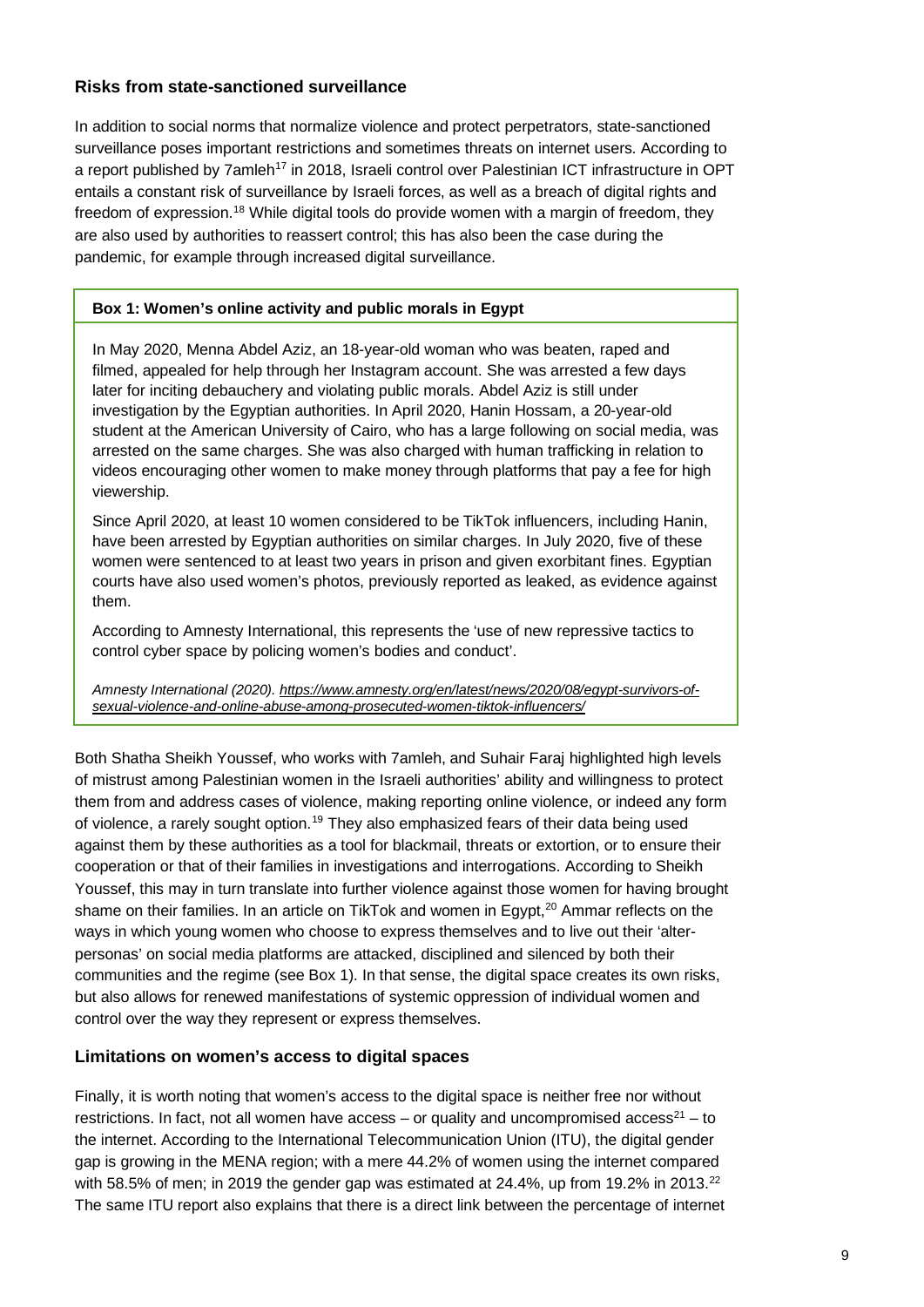access and the level of development in a country or region.<sup>[23](#page-23-22)</sup> For example, in Lebanon, where public services and infrastructure are severely lacking, access to quality and affordable internet, but also to electricity, mobile phones and computers, are significant constraints on many women's ability to use digital platforms. Similarly, in Syria, fluctuating exchange rates and inflation that came with the COVID-19 lockdowns have made mobile phones increasingly inaccessible. In Egypt, the digital infrastructure still needs to be developed, and access to digital space is clearly defined along gender lines, with only 41.3% of women using the internet compared with 52.4% of men, according to data from 2018. [24](#page-23-23) It is important to note that the region's digital divide also concerns age and education, with younger and more highly educated individuals using the internet at higher rates than older and less-educated respondents; however, over the past seven years these gaps have been closing.<sup>[25](#page-23-24)</sup>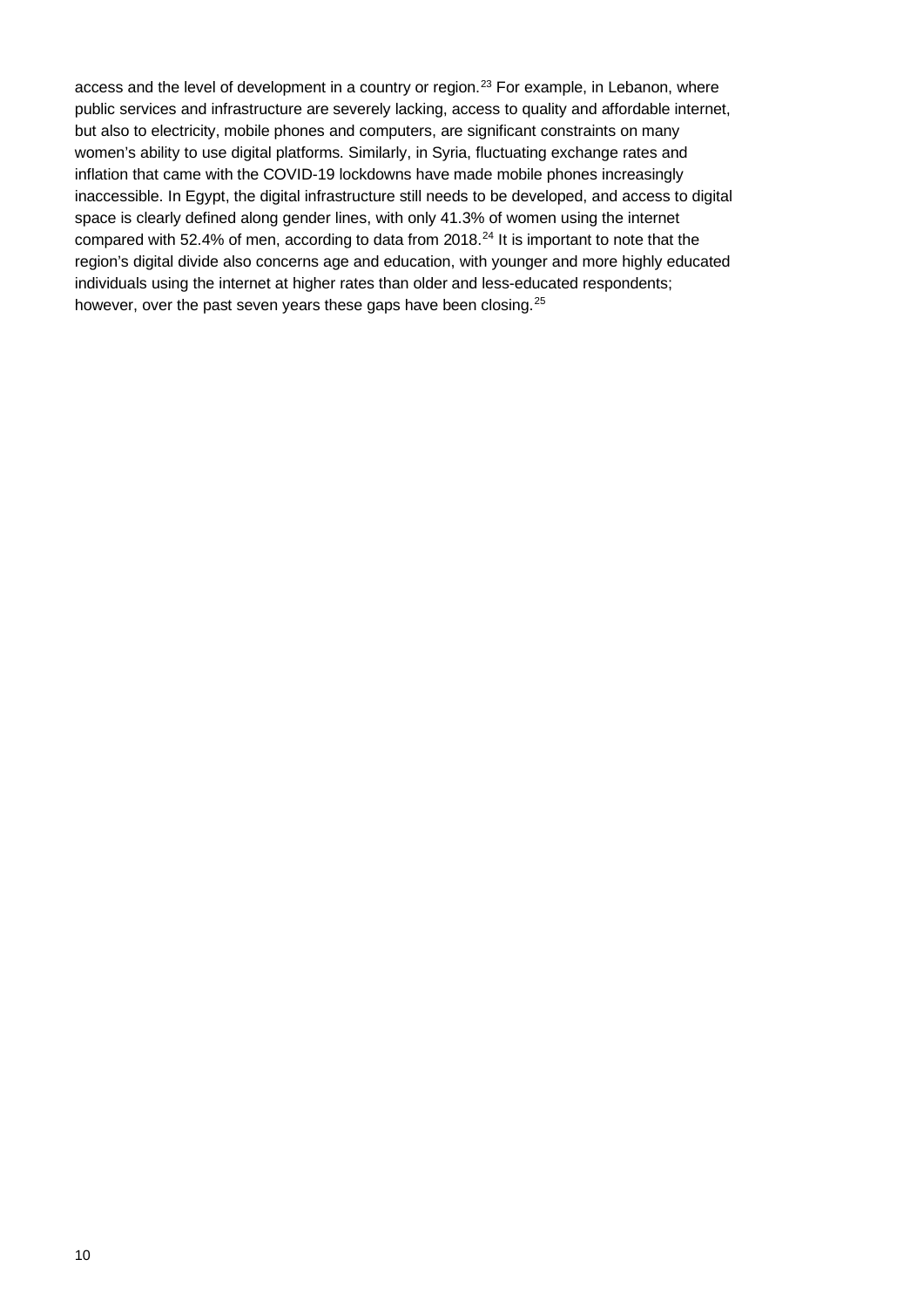# 3 AN ORGANIZATIONAL TOOL FOR FEMINIST CHANGE

The COVID-19 pandemic, believed to be one of the worst public health emergencies in history, has had significant repercussions in the MENA region, which have been only worsened by already existing inequalities, austerity and poor governance as well as protracted conflict, occupation and displacement. Women and girls are disproportionately affected by this reality, as patriarchal social norms and inequalities are exacerbated during such crises. The gendered implications of the pandemic have been widely documented; women have lost livelihoods and income-generating opportunities in light of lockdowns and economic crises in many countries in the region, and their access to sexual and reproductive health services has been severely restricted. A recent Oxfam publication states that 41% of those expecting to lose their jobs in the region are women, whose economic participation already stands at just 21%, the lowest in the world.<sup>[26](#page-23-25)</sup> Additionally, the spikes in gender-based violence and domestic violence during the pandemic, both offline and online, are alarming, and access to services and support has been limited due to social distancing measures and lockdowns.

Long before the lockdowns and social distancing measures imposed by the COVID-19 pandemic, digital platforms had already proven to be a useful, accessible and cost-effective tool for feminist and women's rights organizations (WROs) in their work towards social change. Since the beginning of the pandemic, despite the restrictions, WROs have been able to sustain their work providing essential and life-saving forms of support and services in response to the needs of women and their communities,<sup>[27](#page-23-26)</sup> and their hard work and dedication has been significantly facilitated by online tools and platforms. For instance, TAM in OPT uses social media to share information, raise awareness and answer questions from women online. Similarly, Fe-Male in Lebanon and Asswat Nissa, a young feminist organization in Tunisia, rely on social media to produce and share daily content targeting young people and to raise awareness around women's rights and feminism.

#### **Reaching more people through digital platforms**

Sarra Ben Said, Executive Director of Asswat Nissa, explained: *'We create content to reach young people, to popularize information around public policies and to share accessible messages with young people on feminism, on the importance of gendered approaches, etc.'* She added that through digital platforms, young women are able to gain greater access to information about socio-political events, economics and culture. Reflecting on her experience with TAM, Suhair Faraj stated that youth can now access information, wherever they are and at any time, around topics considered taboo, such as sexuality, love and relationships. However, she also warns about the risk of misinformation on such an open platform.

Despite the limitations in access to digital spaces outlined in the section above, these platforms also provide a cheaper alternative to traditional campaigning methods, with greater potential for outreach, visibility and engagement. The digital space, and social media platforms in particular, specifically allow for wider outreach to youth and young women. Sarra Ben Said explained that Asswat Nissa primarily reaches young people on social media: *'We created an Instagram campaign because this is where the youth are. […] These platforms give us more access to the population with whom we work, especially women and young women.'*

In fact, WROs and feminist organizations in the region have also found digital technology a useful tool for campaigning and raising awareness around gender justice and digital safety – the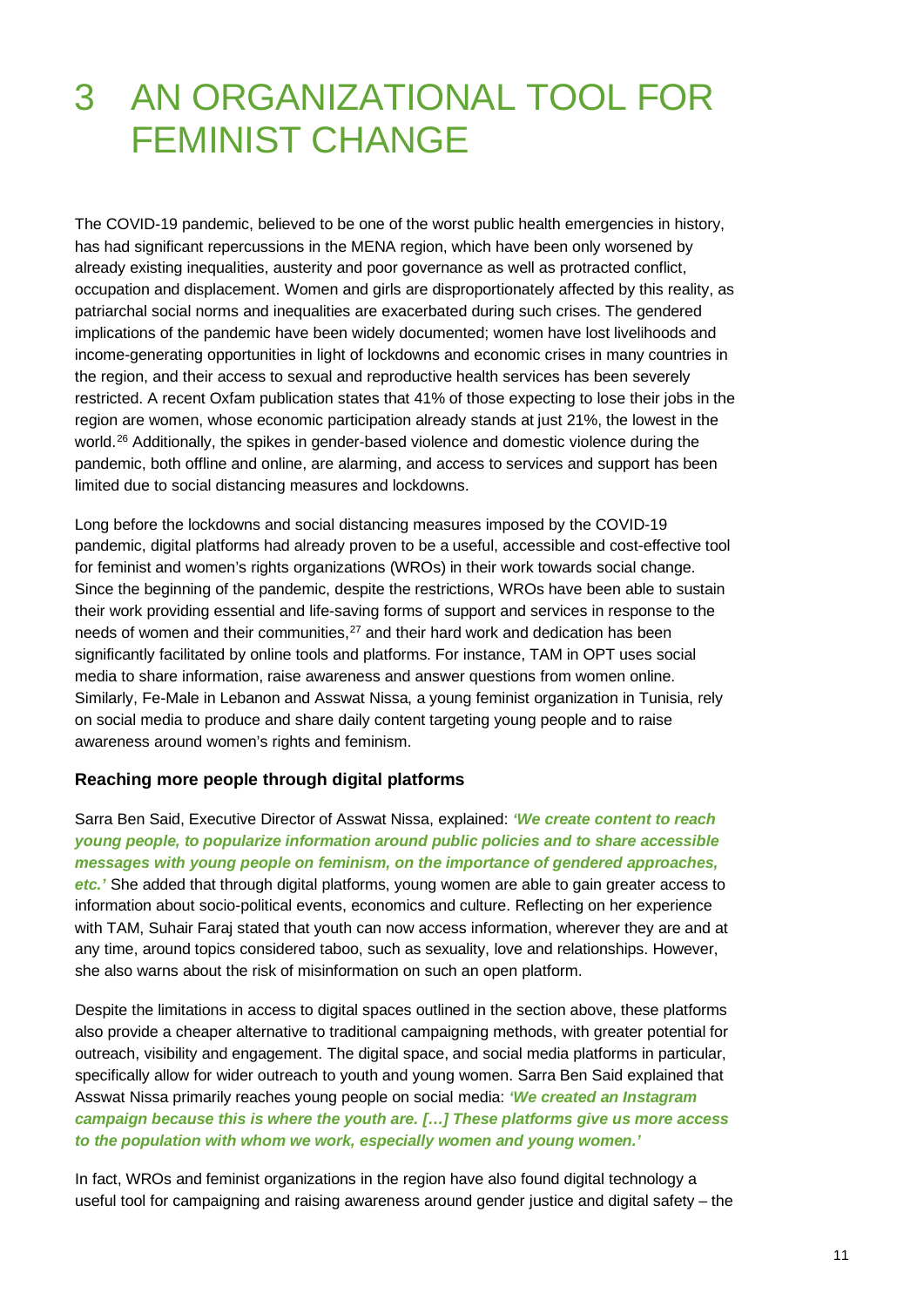latter being an area in which, according to these organizations, women in the region lack awareness. For example, in response to reported spikes in gender-based violence, blackmail and extortion online in Lebanon during the pandemic, Fe-Male launched an online campaign on cybersecurity called 'The screen does not protect'. This aimed to inform the debate around online gender-based violence and raise awareness among women and girls across the country on digital safety and tools to protect themselves online. According to Hayat Mershad, the campaign achieved significant impact; she credits its effectiveness to the fact that it was completely digital: *'Our online gender-based violence campaign is an example of how amazing the reach we have online is. To achieve similar results and reach offline, we would have needed four, five or even ten years. We consider social media to be a very effective tool.'* 

When movement and face-to-face communication are restricted, the digital space has filled gaps and provided tools for organizations to sustain their work; this is seen, for example, in the everyday reality in OPT, which is marked by occupation, checkpoints and geographical fragmentation. Restrictions on movement have also characterized uprisings in the Arab region, such as those in Iraq and Lebanon in 2019, and have most recently resulted from the COVID-19 crisis and national lockdowns. Mershad explained that through their campaign and engagement online during lockdown, Fe-Male received a large number of cases and reports of violence, and were able to respond quickly. Ben Said and Faraj mentioned similar experiences, whereby women reached out through their social media pages or through virtual communication tools such as WhatsApp to report cases of violence.

The above-mentioned interviewees from OPT, Lebanon and Tunisia also explained how digital tools allowed them to sustain communication with women in difficult-to-reach areas or who were stuck inside their homes, and to provide case management and other forms of support. In Morocco, 'Manchoufouch', an app created by a young feminist organization called Union Feministe Libre, is providing an open platform where sexual harassment and all forms of violence based on gender and sexuality can be safely mapped and reported, in yet another example of how organizations are using digital tools to provide services and create social change.<sup>[28](#page-23-27)</sup>

### **Mass attacks, harassment and victim-blaming online**

As an organizational tool for feminist change, digital platforms nevertheless open the door to individual and mass attacks against those organizations, the women behind the work, and the content itself. In the words of Hayat Mershad: *'There isn't a single time that feminist content is posted [online], without [those who posted it] facing bullying afterwards.'* Interviewees commented on the ways in which rape culture<sup>[29](#page-23-28)</sup> and gender-based violence more broadly are systemic issues in the virtual world in the same way as they are in the actual world. Organizations that share information about cases of abuse online or provide services through digital tools are subject to mass attacks, harassment and victim-blaming comments and messages, in the same way that women are blamed or shamed by both the police and their communities when they speak out offline. Additionally, the women working in these organizations, the case workers who provide support to those reporting abuse, and the journalists who cover their cases are themselves also targets of violence.

All the women who took part in this research have faced these types of attacks. For example, Sarra Ben Said was subjected to an online smear campaign which used photos of her taken from her organization's Facebook page; Lilav Ihsan received personal threats, made both to her father and directly on her social media platforms, in response to her work supporting women affected by conflict. Hayat Mershad and other members of Fe-Male have received personal threats and threats to their loved ones, both online and offline; and Suhair Faraj explained that case workers at TAM regularly receive threats and face online harassment from the abusers of the women they are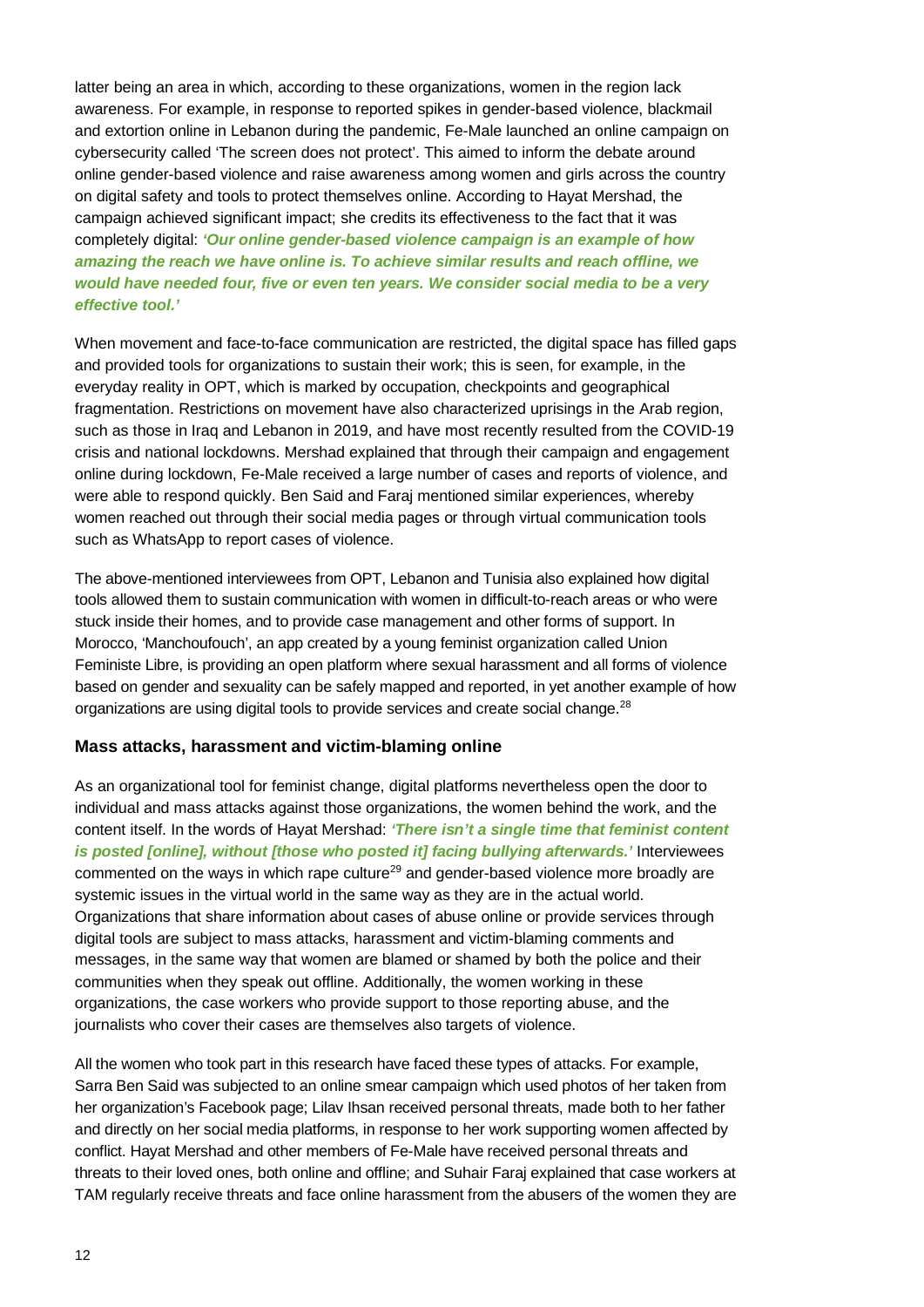trying to support. She also gave examples of fake phone calls to the organization's hotline by men impersonating women reporting violence in order to either collect information and launch defamation campaigns, or to sexually harass the women answering the calls.

Despite these forms of violence and their regular occurrence, WROs and feminist organizations persist in their work responding to all cases of violence whether online or offline, and are constantly identifying and implementing protective measures. These include separating as much as possible their private lives and social media profiles from the organizations' social media platforms and public campaigns, to make it harder for them to be personally targeted or associated with the work.

The interviewees also raised important questions around engaging with both governments' cybercrime units and big tech corporations in responding to online violence. On the one hand, in some countries in the region, such as OPT or Lebanon, cybercrime units can reportedly be efficient in responding to cases of violence and tracking down perpetrators. On the other, however, these same countries can remain institutions of oppressive government and security forces which commit various forms of violence, whether in using women's data against them, arresting and silencing those who express opposing opinions, or carrying out threats and extortion, as previously explained in the case of OPT.

### **Big tech – crime fighter or perpetrator?**

In relation to the big tech corporations, such as Facebook, interviewees identified them as perpetrators of violence. In the words of Shatha Sheikh Youssef: *'The big tech corporations like Facebook and Google commit a lot of violations against us and our rights: surveillance, selling our information, tracking, collaborating with the Israeli government, etc. They exploit us, and our presence and need for these spaces. They give us seemingly free services in exchange for a lot of things that are actually of a lot of value.'* In 2016, Facebook and the Israeli authorities agreed to work together to combat 'incitement against Israel'.<sup>[30](#page-23-29)</sup> This has translated into significant restrictions on Palestinians' freedom of expression, as well as arrests and disciplinary measures against women's rights activists and journalists for 'incitement' in relation to their posts on social media platforms, including Facebook.<sup>[31](#page-23-30)</sup> In discussing silencing and violations of freedom of expression at the hands of both governments and tech corporations, Sheikh Youssef continued, *'[Tech corporations] target Palestinian content and accounts to limit available content on digital spaces and our ability to express ourselves.'* 

It is important to mention that some of these companies have set up informal 'partnerships' with WROs in the region, including with some of the interviewees' organizations, through which they consult them on the platforms' policies and community standards, and create channels for direct reports of violent and threatening content or accounts. While interviewees did talk about these efforts as somewhat positive, they explained that these processes require a lot of time, work and justifications, and that responses on the side of these companies are often slow and highly unsatisfactory. In fact, Facebook was mentioned by interviewees as the platform where most of the online violence occurs, given its wide use and accessibility in the region. Organizations that are 'partners' with Facebook highlighted the company's speed and efficiency in taking down content that violates community standards in relation to 'terrorism' or to issues concerning politics or religion, in contrast to their inefficiency and lack of responsiveness in taking down content related to gender-based violence, bullying or harassment, despite the existence of community standards and policies against such forms of violence. [32](#page-23-31) According to interviewees who work with such organizations, this was exacerbated at the beginning of the pandemic, as the corporation claimed that it was understaffed and took even longer to respond to reports, at a time when cases of online violence were spiking.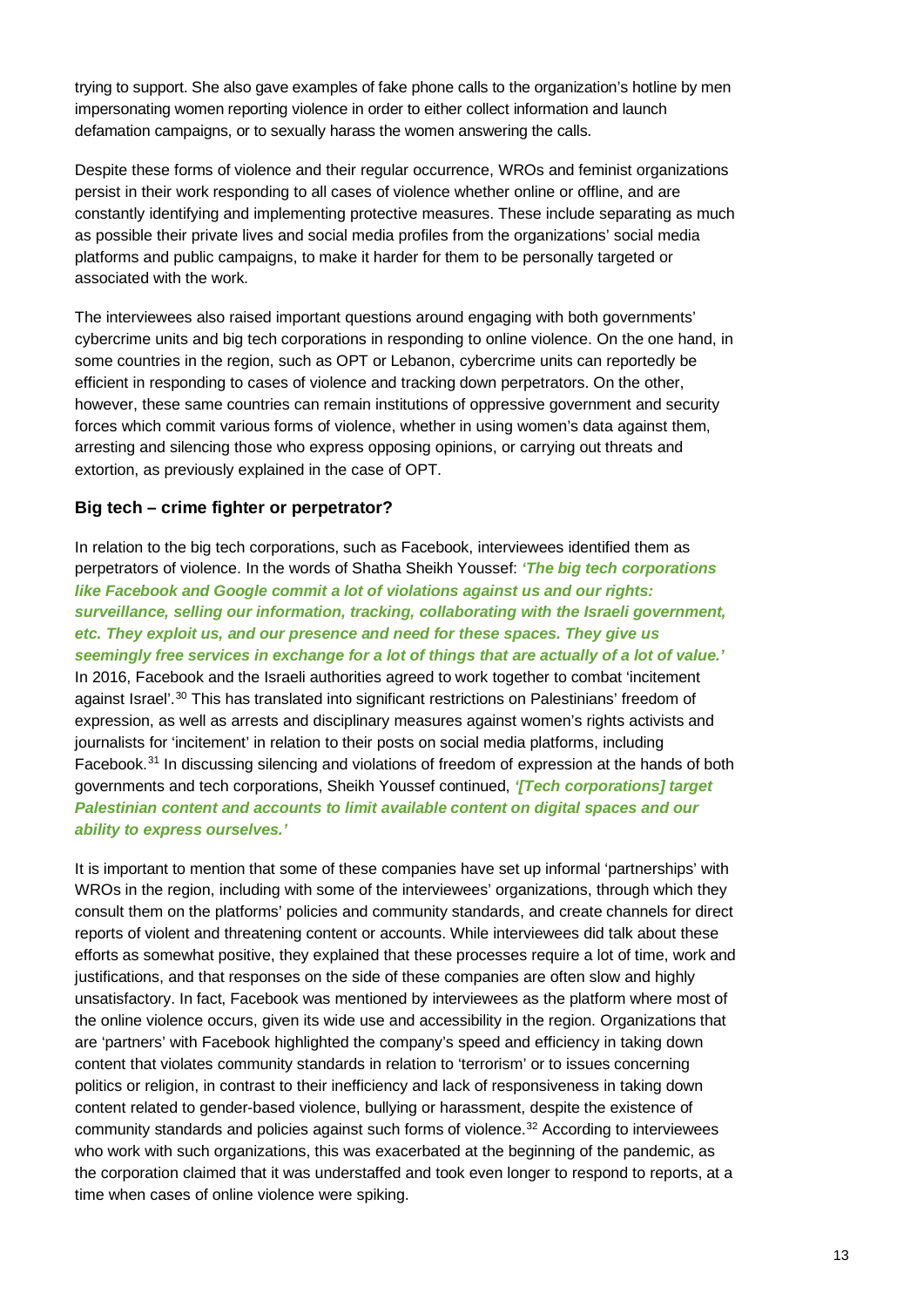# 4 A SPACE FOR RESISTANCE AND **SOLIDARITY**

Despite the harsh realities of the region, women's rights and feminist movements have been a critical force for social change in MENA – leading the fight against gender-based violence, advocating against discriminatory laws and patriarchal social norms, creating alternative and safe spaces for women and marginalized groups to organize and build solidarity, and imagining feminist futures built on the foundations of social justice. However, the struggle for gender justice is constantly hindered by increased restrictions on civil society and freedom of assembly and expression in the region, where civic space is closing at a dangerous pace.

According to a 2018 report by the women's rights organization Kvinna Till Kvinna,<sup>[33](#page-23-32)</sup> shrinking civic space has severe implications for the work of all civil society organizations and movements, but those working on women's rights and feminist issues often face the heaviest repercussions. Many Bahraini women human rights defenders, for example, currently live in exile due to recurring threats to their safety. In Egypt, civic space is severely restrictive, especially to rights-based groups and activists, with bans and severe sanctions against organizations receiving foreign funding; activists face defamation campaigns and arrests. In Iraq, Jordan and Palestine, women human rights defenders are threatened by political parties and state and non-state actors that perpetuate harmful social norms, limiting these women's ability to express themselves and putting their lives at risk.<sup>[34](#page-23-33)</sup> In light of this reality, feminist movements have had to devise new and adapted strategies to organize and fight for social justice, resorting in many cases to digital tools and platforms.

Indeed, in times of health and economic crises, of fragmentation, occupation and armed conflicts, and of shrinking civic space, digital platforms have played a significant role in responding to these challenges, offering an alternative space for discussions, mutual learning and support, as well as solidarity and resistance through garnering collective power. [35](#page-23-34) Interviewees across the MENA region reflected on their experiences using digital tools and platforms for their personal work and activism, and unanimously agreed that digital platforms have presented a space for them to resist and fight oppression and to shape and disseminate counter-narratives. They all described online platforms as outlets for them to address critical issues they care about, to influence the discourse of the people and communities around them, and to make information available about public policies and feminist change.

#### **Building solidarity beyond borders**

For example, both Sarra Ben Said and Maya Ammar described using digital tools as a way to democratize or popularize feminist knowledge and gender justice issues. Shatha Sheikh Youssef explained the benefits of digital spaces in relation to communication and solidarity in times of social distancing. She particularly emphasized the possibility they present for open discussions around the negative implications of lockdowns – which are portrayed as a measure to protect people – on women and other vulnerable groups, such as people with disabilities, refugees and migrant workers. Lilav Ihsan reported that when movement became restricted in Iraq during the uprisings, and later during the pandemic-related lockdowns, feminist and other political reading groups, which took place in tents on the streets and city squares during the uprisings, sustained their work through online meetings. She reflected that these reading and discussion groups *'allow us to learn collectively, to learn from each other's experiences and realities, and to imagine a radical tomorrow'.*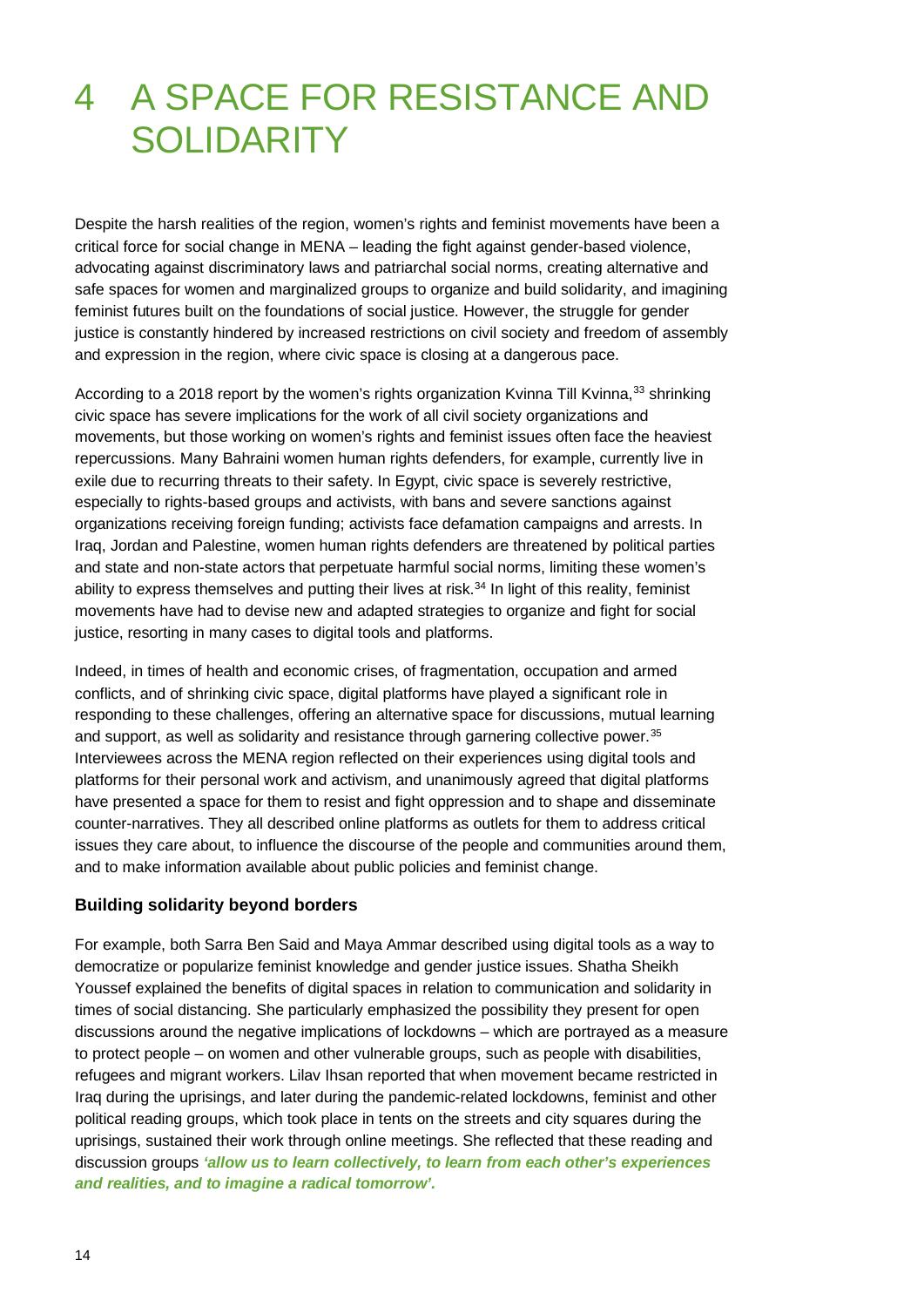In facilitating communication, outreach and the formation of groups, digital platforms contribute to overcoming isolation and creating spaces for national and transnational solidarity. The Palestinian context is a good example to illustrate the ways in which digital tools are facilitating communication and organizing between communities separated by checkpoints, borders and occupation. Sheikh Youssef discussed her own experience as a feminist activist, and explained that within the context of OPT and its geographical fragmentation, digital tools present one of the few ways, if not the only way, for people to communicate, shape their own narrative and reduce the effects of this forced fragmentation: *'It gives us the opportunity to meet, to build solidarity, to be part of one discourse, one of solidarity with all, not only women but with the entire Palestinian people… Despite the risks and everything we face on these platforms and as Palestinian women, we choose to be on these platforms to overcome fragmentation and build solidarity with Palestinian women everywhere.'*

Ben Said discussed the case of Tunisia, where digital tools have allowed women who are feminists, but don't know about or don't have access to the main spaces or organizations, to meet and start working with others who share their values. These women have had the chance to share experiences, organize meet-ups, have access to information and build collective power: *'Through [one of our online groups], for example, we've organized two or three meetings and met with other young women in cafés, at events or online. During a protest organized in front of [the Tunisian] Parliament, most of the participants were members of the group. These technologies present opportunities and access for young women, primarily.'* Through these online spaces, women who have access to the internet and to digital tools are not only able to communicate with and meet each other, but also to build solidarity and offer each other support.

#### **Box 2: 'Name your harassers' online campaigns and movements**

A clear manifestation of women's solidarity in the digital world, which can be witnessed worldwide and quite strongly across the MENA region, are the recent 'name your harassers' online campaigns and movements against sexual harassment. Through these campaigns, women who have experienced sexual harassment or violence have been able to speak out against their harassers, seek support from relevant organizations, and critically, receive support from other women around them who have had similar experiences.

In Tunisia, following the case of a politician sexually harassing a teenage girl outside her school, an online #MeToo movement called #EnaZeda (Me Too in Tunisian) erupted, whereby hundreds of women started speaking out against their abusers. The teenager posted evidence of the harassment online and received an outpouring of support from other women. According to Sarra Ben Said, Asswat Nissa then created a closed #EnaZeda Facebook group, bringing together women who report cases of violence, share their experiences and extend support to each other.

Other interviewees shared how similar online movements and campaigns can also be found across different countries in the region, including in Egypt, where recent cases of violence against women have sparked waves of online outrage, leading to investigations by the authorities. In Lebanon, during the uprisings, a man was exposed as having harassed and raped women over several years; he was named and shamed online, leading to an entire campaign against him on offline media and a legal case.

These are just examples of the ways in which digital spaces can help build solidarity and a collective force, and in turn lead to results for women's rights and gender justice. However, these individual cases have not yet yielded justice, with some currently under investigation and others put on hold or dismissed due to political interference. Maya Ammar provided a pertinent critique of the 'Name your harassers' online movements and campaigns. She explained that while resorting to naming and shaming online gives women a sense of freedom and allows the voices of survivors to be heard and quick action to be taken, it also limits further thinking around justice and accountability: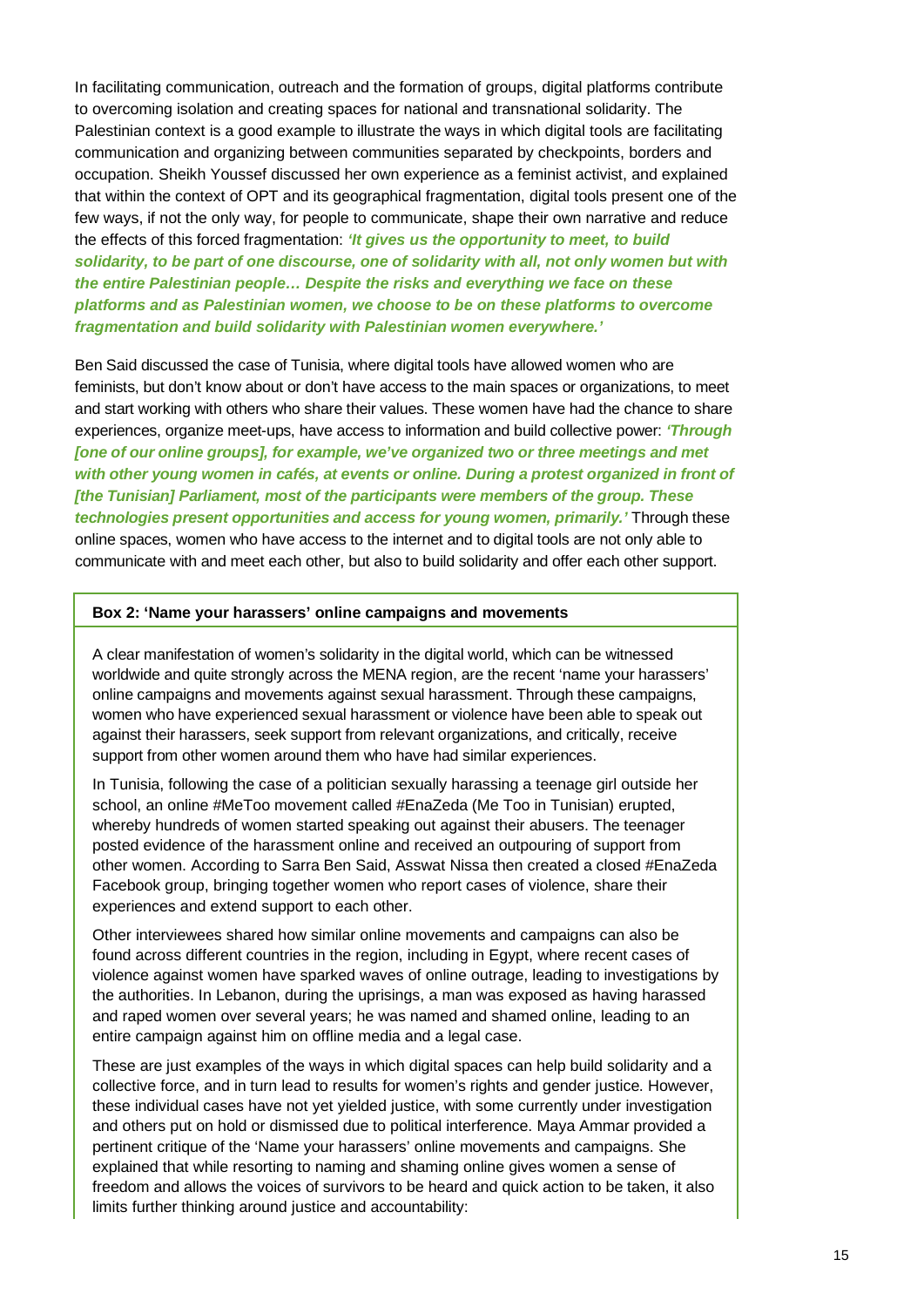*'Something really bad has happened, and you need to speak and let it out. But this doesn't solve the problem and doesn't allow us to think about what we need to do. It allows us to channel our anger in that very second, and the process is online and fast, but without giving enough thought to our communities and the type of justice and accountability mechanisms and processes we need to put in place.'* 

According to Ben Said, who is one of the administrators of the #EnaZeda Facebook group, the group has become something of a transformative space for women to speak up and support each other, but there are always harassers and trolls who infiltrate the group, who post victim-blaming comments and pose a risk to survivors' anonymity, privacy and safety. For this reason, within a few months of launching the group, the administrators had to put it on hold to reorganize themselves and develop a strategy to ensure group members' security. They now have monitors who try to ensure that the group is as safe as possible and are considering hiring a full-time staff member to manage it.

Paradoxically, digital platforms themselves have also proved useful in disseminating knowledge around digital safety and how people can protect themselves online. In discussing her use of digital platforms, Shatha Sheikh Youssef explained: *'I try to do some awareness raising on my platforms, especially on digital security. I feel like in Palestine there is less awareness around these issues. People are not aware of the violations that can be caused by governments or corporations.'* However, according to a study conducted by TAM in 2019, 77.5% of women who participated in the study reported a lack of information around digital safety. [36](#page-23-35) Indeed, interviewees in this research, such as Hayat Mershad, Lilav Ihsan and Suhair Farraj in particular, also identified a critical issue around lack of awareness and de-prioritization of digital safety and security and tools to protect oneself, both in the region more generally and among activists particularly.

#### **Bullying, defamation, intimidation and silencing of women online**

However, even in cases where digital safety *is* prioritized and activists are aware of and adopt tools and measures to protect themselves, they still face violent attacks and threats. Ben Said explained that Asswat Nissa created a specific account for its #EnaZeda Facebook group (see Box 2) to avoid it being associated with a single individual. Suhair Faraj spoke of 'online armies' that are well-organized and ready to attack, defame and threaten women, and feminist activists specifically, whenever they are active online. Those attacks can also take the form of defamation campaigns, identity theft and fake accounts using women's personal information, or falsifying data and associating it with their names.<sup>[37](#page-23-36)</sup> The Gulf Centre for Human Rights, for example, issued a statement in October 2019 expressing concern over women human rights defenders being targeted through 'deepfake' technology to manipulate their photos, videos, voices or text, exposing them to significant risks.<sup>[38](#page-23-37)</sup>

Attacks can also take the form of silencing women who are trying to speak out against abusers – whether through direct and visible attacks and defamation campaigns, or by mass reporting of online posts and calls for them to be taken down. This is especially the case if perpetrators of violence are powerful figures. As one of the interviewees put it: *'Online harassment is not only in words, it is also limiting your ability to say something that is against [your abusers].'*  According to Shatha Sheikh Youssef, feminist activists in OPT are also silenced when they try to express their opinions and engage in debates around the occupation and the politics and future of OPT. Many receive direct messages and comments that ask them to 'stick to women's issues'. Maya Ammar explained that despite being visible online, to ensure her safety she always posts on the pages of organizations or media platforms she collaborates with, rather than posting publicly through her personal account. Similarly to other interviewees, she still faces cyberbullying and violence online despite these precautions. Such attacks are often of an *ad hominem* nature, i.e. referring to women's appearance and personal life rather than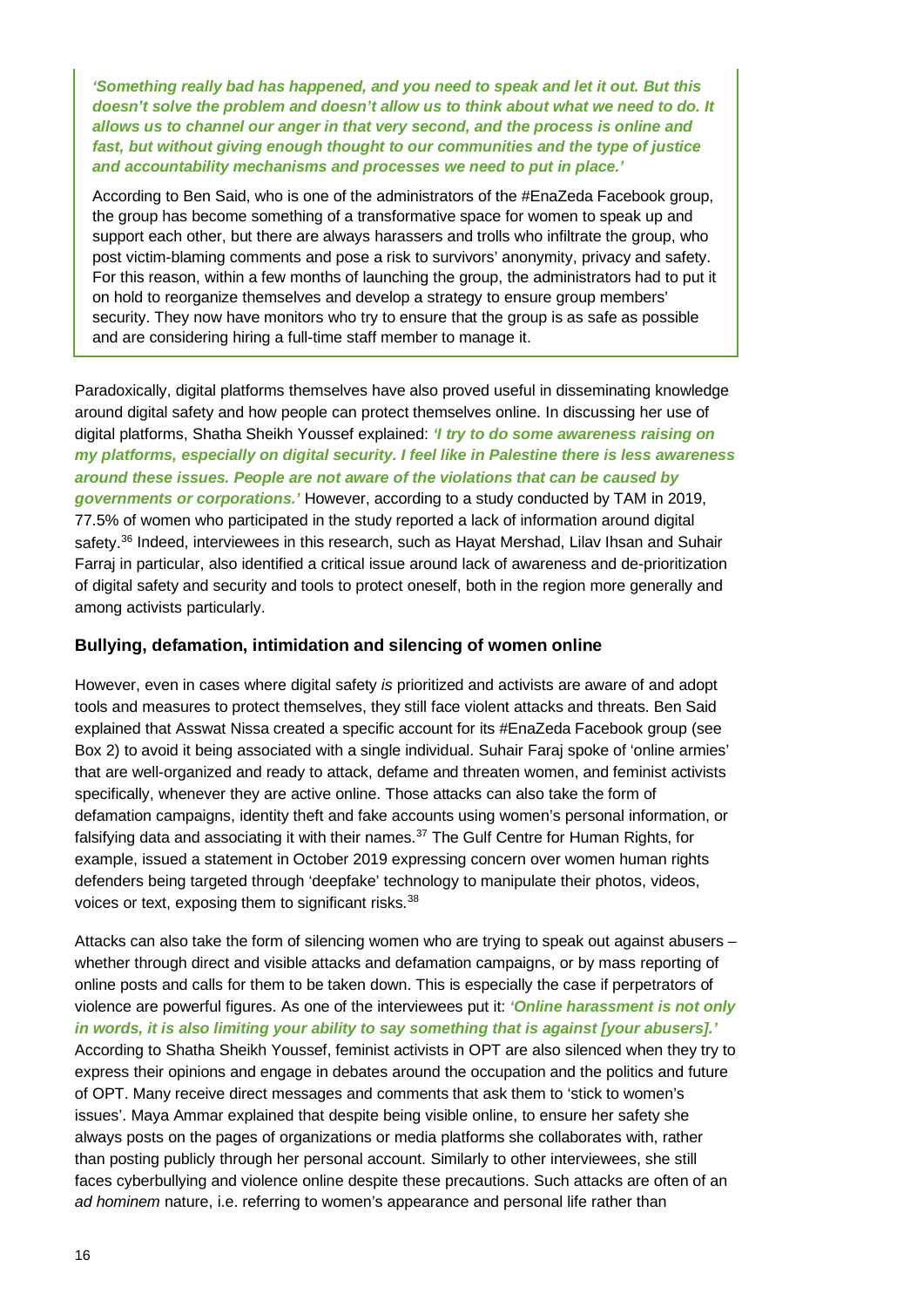addressing the content of their online post.

Finally, while the digital space provides room for resistance and solidarity, it is also a tool in the hands of the oppressors. State-sanctioned violence against activists and restrictions on civic space and activism characterize the region, and are either reflected in online spaces or used as a tool to reinforce repression offline. This often takes the form of censorship as well as interrogations, arrests and detention on charges related to content posted online. In fact, in countries such as Egypt, Jordan, Saudi Arabia, the United Arab Emirates and Qatar, cybercrime laws are used by authorities to restrict and criminalize free speech.<sup>[39](#page-23-38)</sup> According to Hayat Mershad, such violations of freedom of expression have long existed in Lebanon, and have only intensified since the beginning of the uprisings in October 2019. She stated: *'Even online, where we felt like we could escape [oppression] and express ourselves more freely […] it became a space where authorities try to dominate and oppress opinions and freedom of expression.'*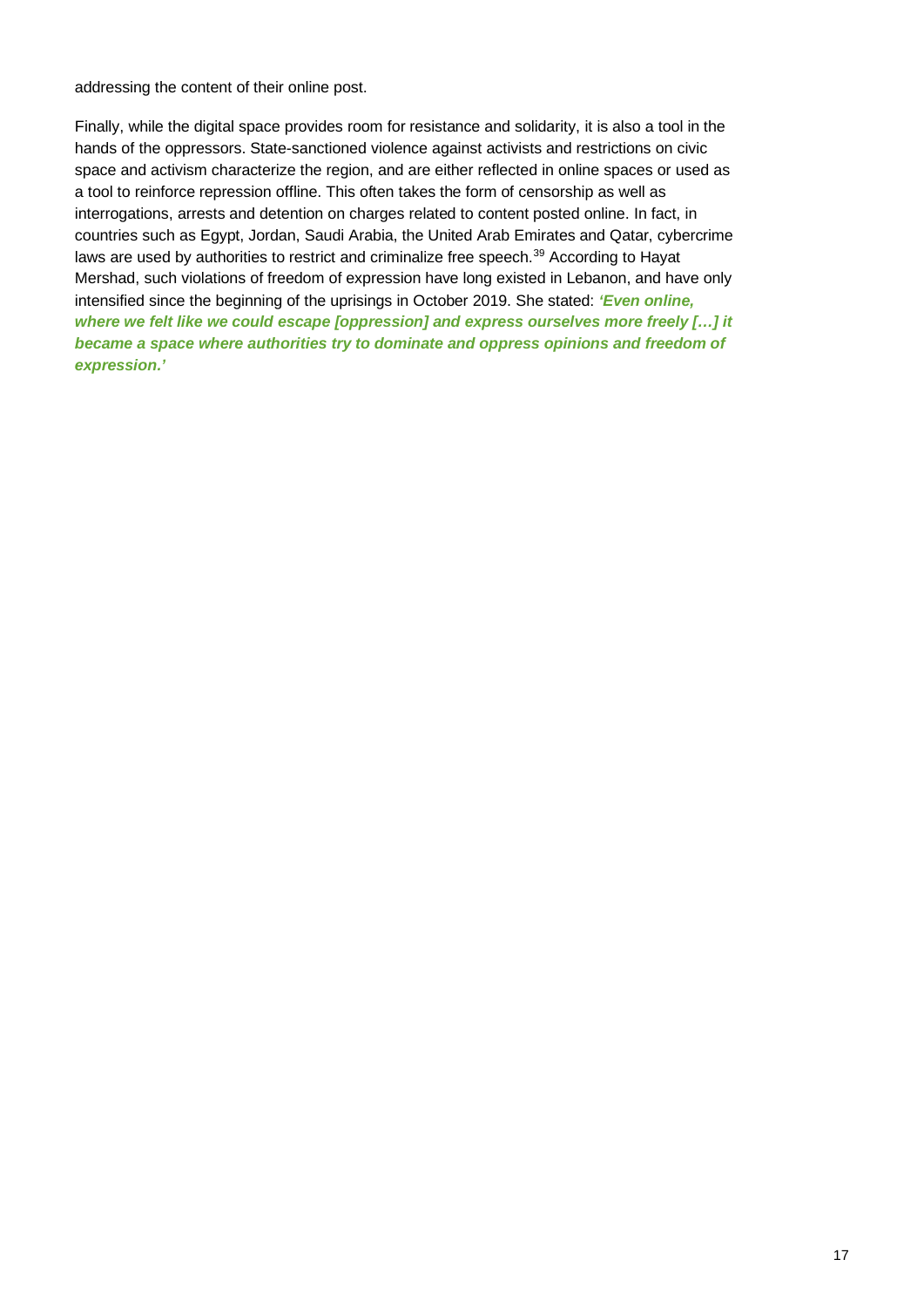### 5 WAYS FORWARD: A FEMINIST VISION FOR THE FUTURE OF THE DIGITAL SPACE

*'[Digital spaces] are the spaces that we fight and struggle to be in, in the same way that we fight to be in the streets, in the cities and even in our own homes… We want to be part of those spaces, to express ourselves and to make our voices heard in them.' – Shatha Sheikh Youssef, OPT*

As this paper has shown, the digital space has proved a useful and efficient tool for women in the region, allowing them a personal margin of freedom in which they can freely and comfortably express themselves and live out their identities. Women's rights and feminist organizations have also used digital tools and platforms to sustain their work in times of crises, to provide services and respond to online and offline gender-based violence, and to campaign and expand their reach. Moreover, feminist movements in the region have found in digital platforms a space to resist oppression, to fight for social justice and to build solidarity. Digital platforms present opportunities for the development of joint discourse and collective action, increased global communication and networking, and improved access to information and resources. They also allow the building of spaces and communities with more balanced power distributions, where social norms can be disrupted and the voices and demands of the most marginalized people can be centred.

Digital platforms have impacted the strategies and approaches of feminist movements worldwide. They have opened the door to stronger transnational solidarity and movementbuilding and have created greater opportunities for cross-border knowledge creation, learning, strategizing and information sharing, by diminishing limitations imposed by borders. This has been illustrated most recently during the global COVID-19 pandemic, when the use of digital tools intensified as a way to bypass restrictions on movement, overcome isolation, sustain service provision and build collective power.

Nevertheless, the digital space remains yet another patriarchal arena in which harmful social norms are reflected, multiple and rapidly changing forms of violence emerge, and in which governments' oppression manifests. For example, digital surveillance by governments has increased during the pandemic as part of their strategy to respond to the health crisis. In the words of Rasha Abdul Rahim, Deputy Director of Amnesty Tech, '[while] technology can play an important role in the global effort to combat the COVID-19 pandemic, […] the recent past has shown governments are reluctant to relinquish temporary surveillance powers'.<sup>[40](#page-23-39)</sup>

#### **The future of digital spaces for women in MENA**

So, what does the future of digital spaces hold for young women and feminist activists in the MENA region? When asked this question, interviewees' responses were overwhelmingly positive, though cautious and conditional on solid and continuous work. Despite the constant risks associated with digital platforms, interviewees unanimously agreed on the potential they provide, and that they create a public space that women and feminist activists need to hold on to and struggle to be in. Lilav Ihsan defined this as a 'beautiful utopic space' offering alternatives to the multiple restrictions that women in MENA have to navigate throughout their lives. Maya Ammar said she believes that online spaces for women in MENA will remain and grow, and 'we will take over those spaces'. In the words of Sarra Ben Said: *'We cannot leave the digital space for the harassers and the rapists. […] The virtual space holds many risks, but*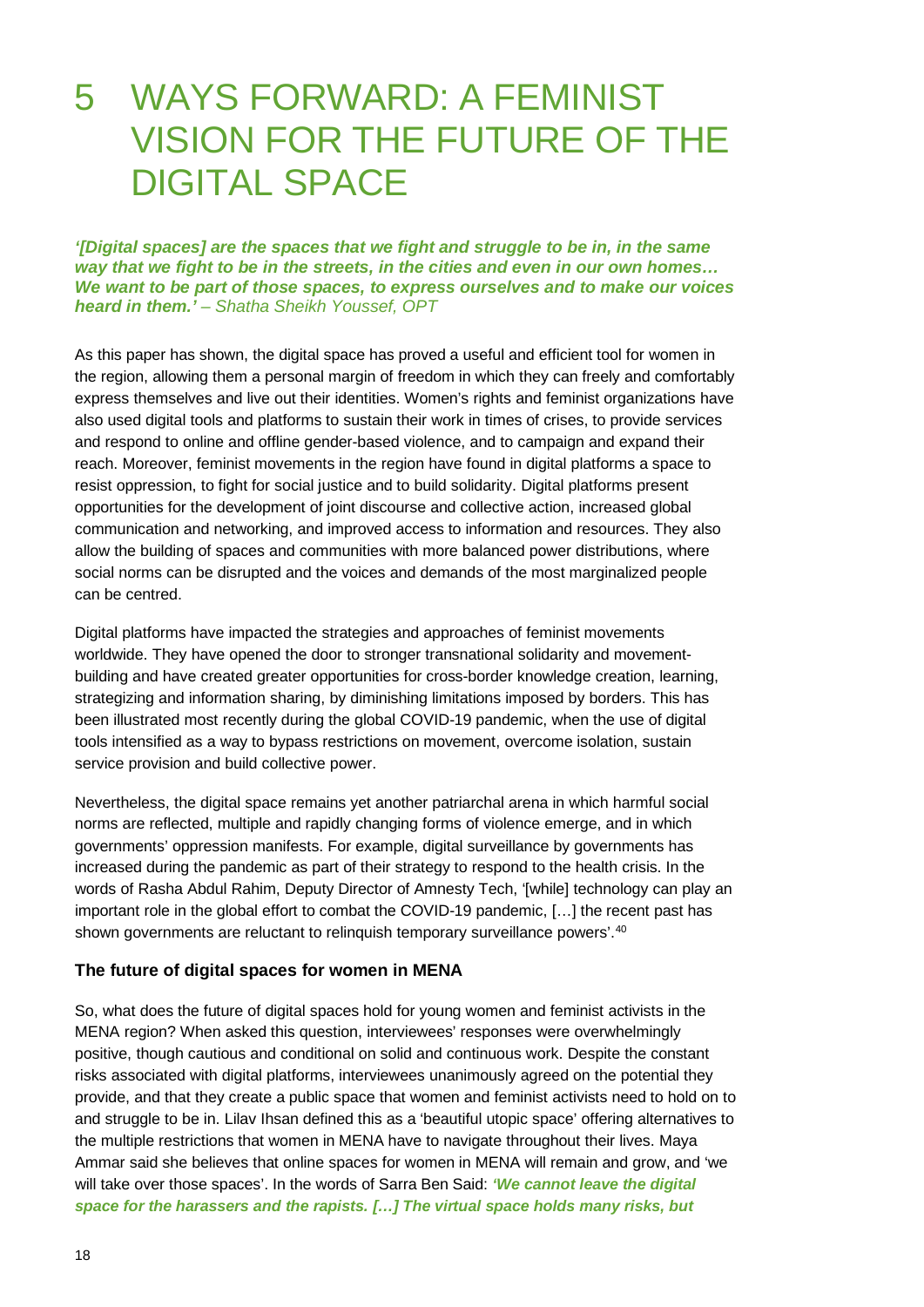*rather than leaving these spaces, we need to remain active and keep on working so they become safer. […] We need to hold on to the digital space because it is a space of freedom.'* The digital space is therefore seen as a public space that is constantly being claimed and reclaimed by women across the region, mirroring the actual world in which women struggle to remain present and safe.

Building on their experiences and analyses of digital platforms, the interviewees provided insights around the risks posed by those spaces and the work that needs to be done to start making digital spaces safer for women and feminist activists in the region, and more transformative for feminist change. Some of these insights, which have the potential to inform future work and research at the intersection of digital safety and gender justice, are categorized under key themes below. These were highlighted by interviewees as a starting point for addressing issues related to digital safety and for developing more comprehensive action points and targeted recommendations.

### • **Facilitate online and offline spaces for solidarity and mutual support**

Interviewees highlighted the opportunities for solidarity presented by digital platforms, and the importance of facilitating spaces online and offline where women can come together, raise their voices, share their stories, and feel supported and comfortable speaking up – whether through providing funding for feminist groups or through technical or other forms of support. This should be complemented by opportunities for women to build their own digital platforms, where they devise their own policies against online violence and sexual harassment and develop accountability mechanisms. In line with Maya Ammar's critique of the 'Name your harassers' online campaigns, this would allow digital spaces to play a role that goes beyond just naming and shaming. Finally, safety on those platforms should not only entail safety from violence and control over one's privacy, but also processes and communication channels that ensure women feel safe and comfortable engaging in activism. This would include uncompromised access to digital devices, platforms and connectivity, as well as freedom from surveillance or retaliation.

### • **Advocate for protective legal and reporting mechanisms**

As legal and reporting mechanisms in the region consistently fail to protect women from both online and offline violence, interviewees highlighted the need for further research and discussions on how to facilitate the process of reporting abuse and devising effective mechanisms and legal frameworks to respond to online and offline violence. This process must involve women themselves and centre their experiences and priorities, and any mechanisms or frameworks must also reflect the rapidly changing nature and forms of violence in the virtual and actual worlds. Additionally, protective measures specific to service-providers and case managers need to be developed, as they face both online and offline violence in their work.

### • **Raise awareness and provide training around digital safety and protective tools**

Interviewees all identified the need to address de-prioritization and lack of awareness among women in the region on digital safety and the measures they can take to protect themselves and their privacy online. They expressed a need for awareness raising and capacity building around these issues, which should include where to find support in cases of abuse. Awareness-raising efforts should also extend to informing communities about their legal rights in countries where online violence is recognized as a crime – such as Jordan, Lebanon or Egypt – but also about the ways in which these laws may be used by oppressive regimes to restrict freedoms. Suhair Faraj emphasized a need to integrate this kind of education in schools, so that children can be aware of the risks and protective measures from an early age. Shatha Sheikh Youssef proposed developing an online, open and accessible course where women in the region can learn about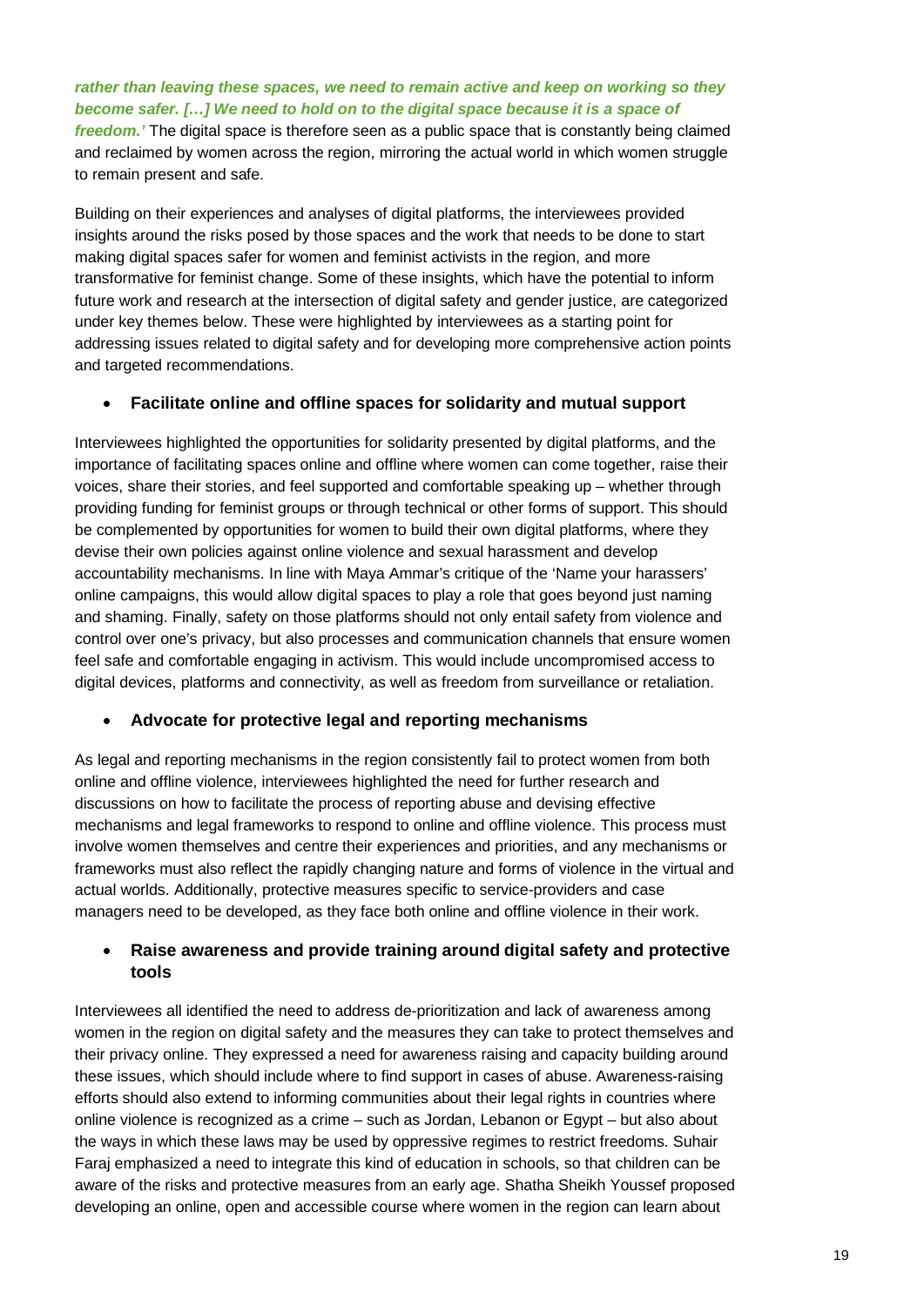online safety. This was corroborated by Lilav Ihsan, who pointed out that in Iraq, capacitybuilding programmes are offered in English, and are therefore not widely accessible.

### • **Expand the definition of violence and address social norms**

From discriminatory laws and patriarchal social norms that shape the justice system and limit communal and social support, to women's limited knowledge about those laws and their rights, to the lack of financial means required to claim those rights, access to justice for women in the region remains heavily restricted, despite limited advancements in some countries.[41](#page-23-40) A key aspect highlighted by interviewees in relation to the challenges of preventing and responding to cases of violence online concerns the very definition of violence in legal and justice systems in the region and among communities. Accordingly, interviewees all agreed that the definition of violence needs to be expanded to the virtual world and integrated in legal systems across the region. Narrow and unsuitable definitions of violence in the legal systems only reflect harmful social norms across the region that normalize violence and perpetuate rape culture both online and offline. Interviewees thus highlighted the urgent need to work on social norms and to campaign against rape culture and victim-blaming. This encompasses the wider society in which survivors of violence are blamed and shamed, but also the security and justice systems through which women should be able to report violence and seek justice.

### • **Hold governments accountable over their obligation to protect**

Governments across the region were themselves identified as perpetrators of violence. Interviewees therefore reaffirmed the need for governments to uphold their obligations as duty bearers. This should translate into more actions and regulation to ensure the protection of people from violence, both online and offline. Governments should also respect these rights and refrain from practices that violate people's freedoms, rights and protection. Interviewees also reflected on the importance of governments fulfilling these obligations as duty bearers, particularly by encouraging interventions that aim to support people at risk and prevent the occurrence of violence in all spaces.

### • **Hold big tech corporations accountable – support feminist digital rights groups**

Big tech corporations were identified as critical actors with power to respond to and prevent violence online, but also as perpetrators of violence. While different corporations have made varying levels of investment to improve their ethics, and some have set up informal partnerships with feminist groups and activists, they were nevertheless identified by interviewees as one group of stakeholders that is complicit in perpetuating harmful social norms. Interviewees called for greater accountability by all those corporations, and highlighted the need to pressure them to develop suitable and accessible safety tools and mechanisms on their platforms.

The existing policies and standards of those platforms were also criticized by interviewees, some of whom are partners of the tech corporations behind them. Platforms must therefore revise their policies while centring the priorities of women themselves, and should be pressured to increase their efficiency in responding to reports by feminist activists and organizations, permanently blocking abusive accounts and potentially taking legal action against perpetrators. The corporations behind these platforms should make proactive and continuous efforts to respond to feminist groups and to monitor the content on their own platforms. Maya Ammar explained the need to support, strengthen and facilitate the formation of feminist digital rights groups, who can act as intermediaries and put pressure on those corporations.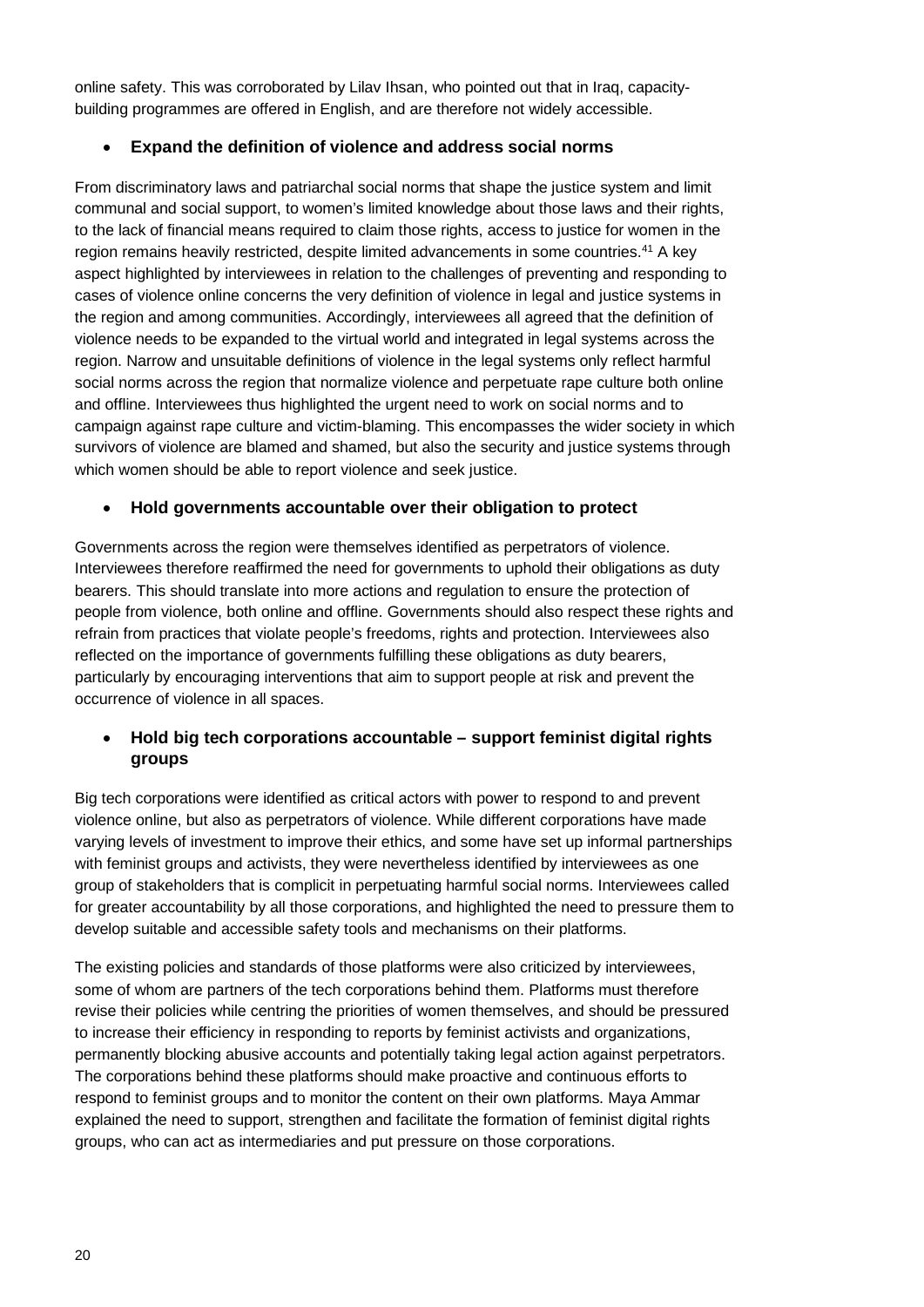### **Areas for further research**

This paper focused on some experiences and insights from feminist activists and young women in MENA, in an effort to gain a deeper understanding of the gendered realities and dynamics in those spaces, and to lay the ground for further work around the subject. As this topic and issues around it are yet to be widely unpacked and explored in the region, further analysis and research are still needed. This could include research on:

- Restrictions on access to the internet and to digital tools and devices, with an intersectional lens;
- Gaps in digital safety tools and self-protection or coping mechanisms that need to be addressed;
- How best to integrate digital safety into development programmes;
- How best to build on the opportunities created by the digital space to support transnational movement-building;
- The role and accountability of key stakeholders such as governments and tech corporations – in relation to gender-based violence online;
- Gendered dynamics within the online gaming community in the Arab world;
- The relationship between online and offline harmful social norms and practices, and pornography in the region, among others.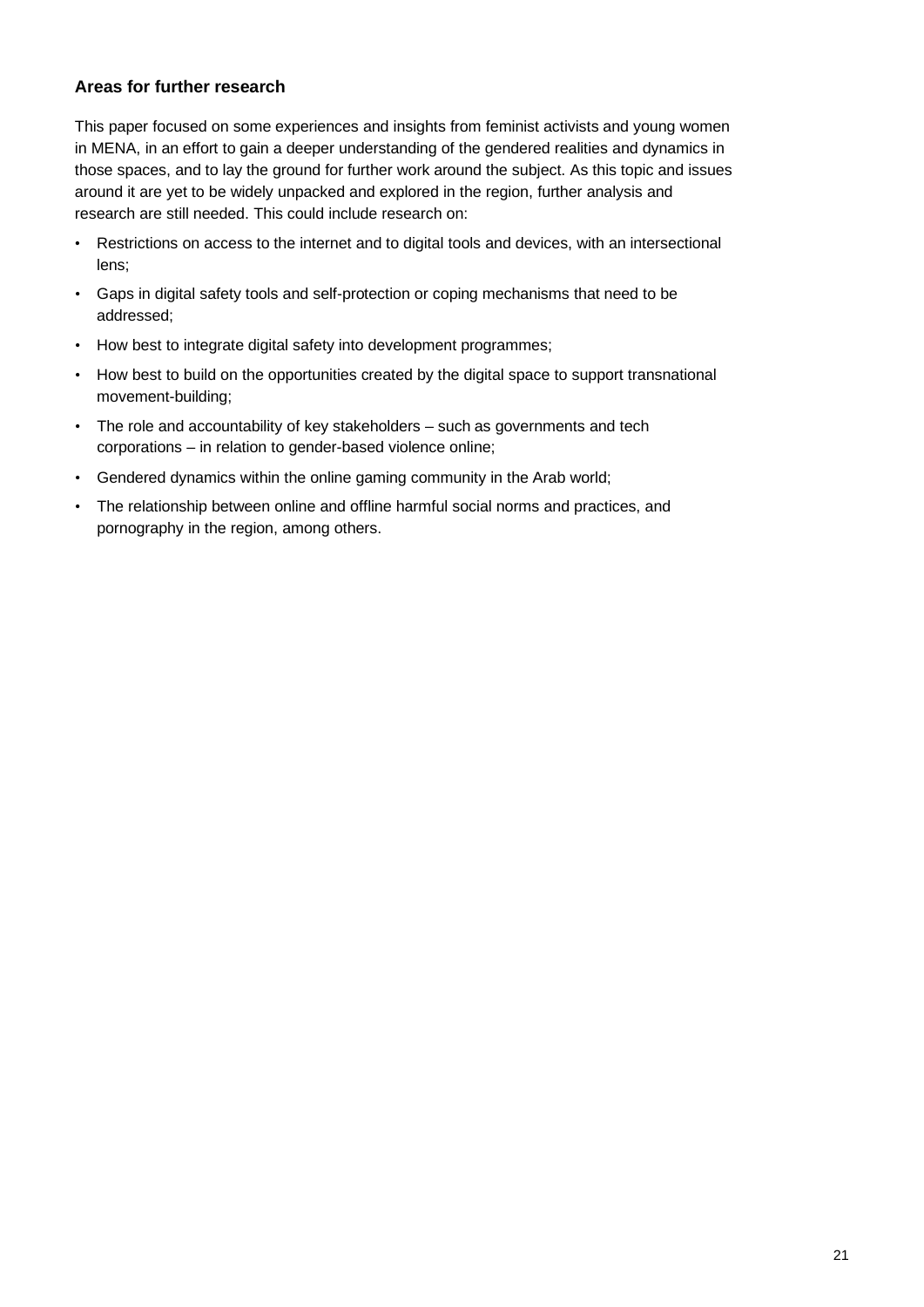### REFERENCES

Abdo, N. and S. Almasri. (2020). For a Decade of Hope Not Austerity in The Middle East and North Africa: Towards a fair and inclusive recovery to fight inequality. Oxfam International. [https://oxfamilibrary.openrepository.com/bitstream/handle/10546/621041/bp-mena-inclusive](https://oxfamilibrary.openrepository.com/bitstream/handle/10546/621041/bp-mena-inclusive-recovery-260820-en.pdf)[recovery-260820-en.pdf](https://oxfamilibrary.openrepository.com/bitstream/handle/10546/621041/bp-mena-inclusive-recovery-260820-en.pdf)

Abu Habib, L. (2020). Feminist Organisations in the MENA: Dealing with the Challenges of the Covid-19 Pandemic. Daraj Media.<https://daraj.com/en/45279/>

Al Ali, N. (2013). Iraq: gendering authoritarianism. Open Democracy. <https://www.opendemocracy.net/en/5050/iraq-gendering-authoritarianism/>

 .Khateera ."تیك توك" ومصر والفتیات : ُّ أي ٍعالم نحن فیھ؟ .(2020) .M ,Ammar تيك-توك-ومصر -والفتيات-أي-عالم-نحن-فيه-https://khateera.com/article/57

Al Jazeera. (2020). Iraq: Prominent female activist killed by unknown gunmen in Basra. [https://www.aljazeera.com/news/2020/08/iraq-prominent-female-activist-killed-unknown](https://www.aljazeera.com/news/2020/08/iraq-prominent-female-activist-killed-unknown-gunmen-basra-200820080951207.html)[gunmen-basra-200820080951207.html](https://www.aljazeera.com/news/2020/08/iraq-prominent-female-activist-killed-unknown-gunmen-basra-200820080951207.html)

Amnesty International. (2020). Digital surveillance to fight COVID-19 can only be justified if it respects human rights. Amnesty International. <https://www.amnesty.org/en/latest/news/2020/04/covid19-digital-surveillance-ngo/>

Barakat, S. (2018). The Cost of Justice: Exploratory Assessment on Women's Access to Justice in Lebanon, Jordan, Egypt and Yemen. Oxfam International. [https://oxfamilibrary.openrepository.com/bitstream/handle/10546/620488/rr-womens-access-to](https://oxfamilibrary.openrepository.com/bitstream/handle/10546/620488/rr-womens-access-to-justice-mena-040618-en.pdf?sequence=4)[justice-mena-040618-en.pdf?sequence=4](https://oxfamilibrary.openrepository.com/bitstream/handle/10546/620488/rr-womens-access-to-justice-mena-040618-en.pdf?sequence=4)

Barrera, L. (2017). Impact for What and for Whom? Digital Technologies and Feminist Movement Building. Gender IT. [https://www.genderit.org/feminist-talk/impact-what-and-whom](https://www.genderit.org/feminist-talk/impact-what-and-whom-digital-technologies-and-feminist-movement-building)[digital-technologies-and-feminist-movement-building](https://www.genderit.org/feminist-talk/impact-what-and-whom-digital-technologies-and-feminist-movement-building)

Brown, H., E. Guskin and A. Mitchell. (2012). The Role of Social Media in the Arab Uprisings. <https://www.journalism.org/2012/11/28/role-social-media-arab-uprisings/>

Brudvig, I., C. Chair and A. van der Wilk. (2020). Covid-19 and increasing domestic violence against women: The pandemic of online gender-based violence. World Wide Web Foundation. [http://webfoundation.org/docs/2020/07/WWWF-Submission-COVID-19-and-the-increase-of](http://webfoundation.org/docs/2020/07/WWWF-Submission-COVID-19-and-the-increase-of-domestic-violence-against-women-1.pdf)[domestic-violence-against-women-1.pdf](http://webfoundation.org/docs/2020/07/WWWF-Submission-COVID-19-and-the-increase-of-domestic-violence-against-women-1.pdf)

Dietrich, L. and S. Carter. (2017). Gender and Conflict Analysis of ISIS Affected Communities of Iraq. Oxfam International.<https://oxfamilibrary.openrepository.com/handle/10546/620272>

DW. (2018). Killings of high-profile women in Iraq spark outrage. [https://www.dw.com/en/killings](https://www.dw.com/en/killings-of-high-profile-women-in-iraq-spark-outrage/a-45732835)[of-high-profile-women-in-iraq-spark-outrage/a-45732835](https://www.dw.com/en/killings-of-high-profile-women-in-iraq-spark-outrage/a-45732835)

Fe-Male. (2020). Fe-Male Launches "Screens Do Not Protect" National Campaign. <https://www.fe-male.org/archives/13108>

GCHR. (2019). Deepfake poses a threat to human rights defenders in the Middle East. <https://www.gc4hr.org/news/view/2227>

HRW. (2016). Digital Disruption of Human Rights. Human Rights Watch.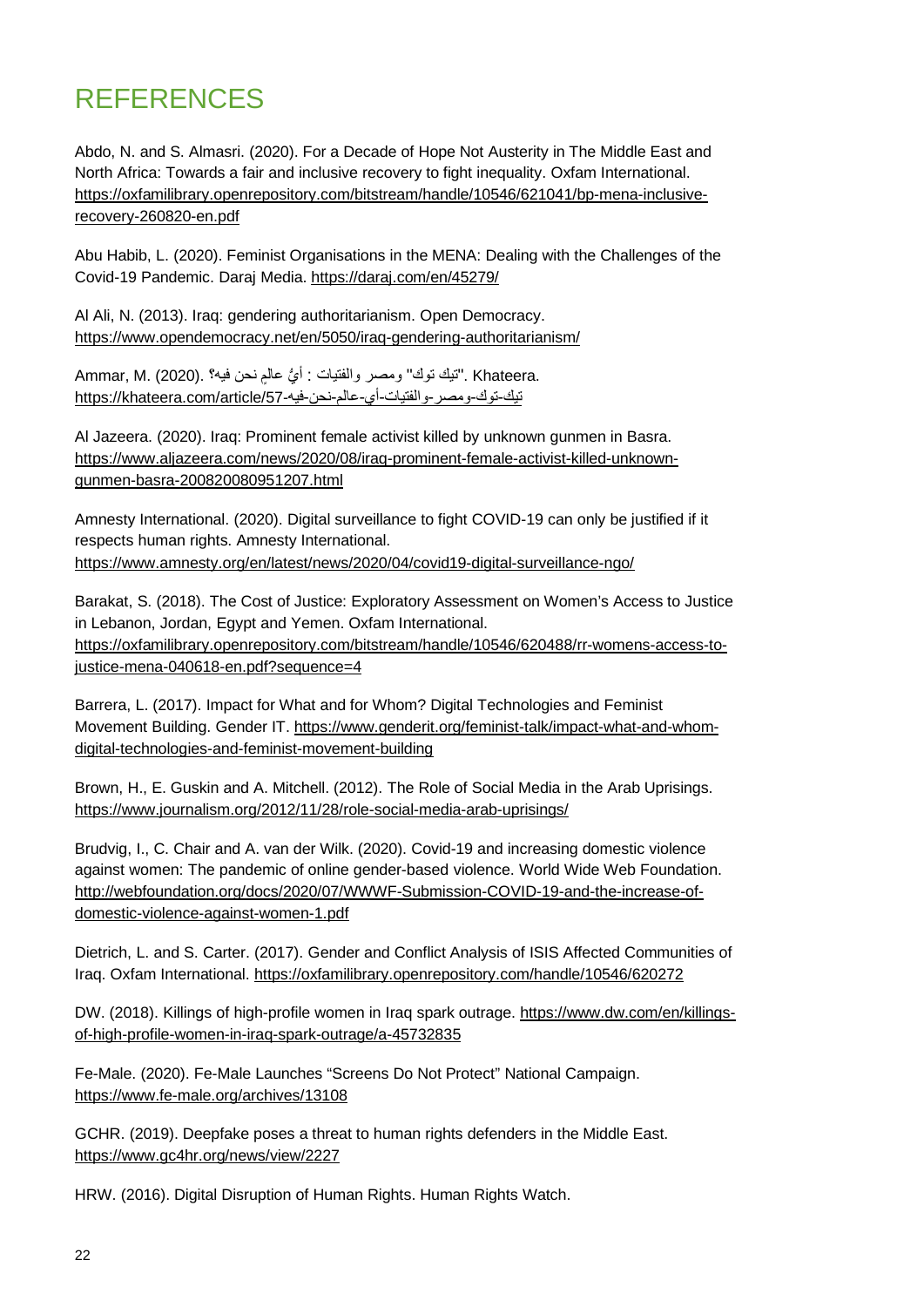<https://www.hrw.org/news/2016/03/25/digital-disruption-human-rights>

Isaac, M. (2020). The Economy Is Reeling. The Tech Giants Spy Opportunity. New York Times. [https://www.nytimes.com/2020/06/13/technology/facebook-amazon-apple-google-microsoft](https://www.nytimes.com/2020/06/13/technology/facebook-amazon-apple-google-microsoft-tech-pandemic-opportunity.html?campaign_id=7&emc=edit_MBAE_p_20200614&instance_id=19388&nl=morning-briefing®i_id=112954993§ion=topNews&segment_id=30902&te=1&user_id=4b79f10e55da442e9a2f134864d68a93)[tech-pandemic-](https://www.nytimes.com/2020/06/13/technology/facebook-amazon-apple-google-microsoft-tech-pandemic-opportunity.html?campaign_id=7&emc=edit_MBAE_p_20200614&instance_id=19388&nl=morning-briefing®i_id=112954993§ion=topNews&segment_id=30902&te=1&user_id=4b79f10e55da442e9a2f134864d68a93)

[opportunity.html?campaign\\_id=7&emc=edit\\_MBAE\\_p\\_20200614&instance\\_id=19388&nl=morni](https://www.nytimes.com/2020/06/13/technology/facebook-amazon-apple-google-microsoft-tech-pandemic-opportunity.html?campaign_id=7&emc=edit_MBAE_p_20200614&instance_id=19388&nl=morning-briefing®i_id=112954993§ion=topNews&segment_id=30902&te=1&user_id=4b79f10e55da442e9a2f134864d68a93) ng-

[briefing&regi\\_id=112954993&section=topNews&segment\\_id=30902&te=1&user\\_id=4b79f10e55](https://www.nytimes.com/2020/06/13/technology/facebook-amazon-apple-google-microsoft-tech-pandemic-opportunity.html?campaign_id=7&emc=edit_MBAE_p_20200614&instance_id=19388&nl=morning-briefing®i_id=112954993§ion=topNews&segment_id=30902&te=1&user_id=4b79f10e55da442e9a2f134864d68a93) [da442e9a2f134864d68a93](https://www.nytimes.com/2020/06/13/technology/facebook-amazon-apple-google-microsoft-tech-pandemic-opportunity.html?campaign_id=7&emc=edit_MBAE_p_20200614&instance_id=19388&nl=morning-briefing®i_id=112954993§ion=topNews&segment_id=30902&te=1&user_id=4b79f10e55da442e9a2f134864d68a93)

ITU Publications. (2019). Measuring digital development. Facts and Figures. <https://www.itu.int/en/ITU-D/Statistics/Documents/facts/FactsFigures2019.pdf>

Mideast media. (2019.) Internet Use. <http://www.mideastmedia.org/survey/2019/chapter/internet-use/>

Oxfam. (2020). Gender Analysis of the COVID-19 Pandemic in Iraq. Oxfam International. <https://oxfamilibrary.openrepository.com/handle/10546/621007>

Ritzen, Y. (2019). How Arab governments use cyberspace laws to shut down activism. [https://www.aljazeera.com/news/2019/07/arab-governments-cyber-laws-shut-activism-](https://www.aljazeera.com/news/2019/07/arab-governments-cyber-laws-shut-activism-190717075018688.html)[190717075018688.html](https://www.aljazeera.com/news/2019/07/arab-governments-cyber-laws-shut-activism-190717075018688.html)

Statista. (2018). Percentage of population in Egypt using the internet in 2018, by gender. <https://www.statista.com/statistics/733570/egypt-internet-penetration-countries-gender/>

TAM. (2019). Gender-Based Electronic Violence in The West Bank and the Gaza Strip. Women Media and Development – TAM.

Tarawnah, N. (2020). Sextortion, harassment, and deepfakes: How digital weapons are being used to silence women. IFEX. [https://ifex.org/sextortion-harassment-and-deepfakes-how-digital](https://ifex.org/sextortion-harassment-and-deepfakes-how-digital-weapons-are-being-used-to-silence-women/)[weapons-are-being-used-to-silence-women/](https://ifex.org/sextortion-harassment-and-deepfakes-how-digital-weapons-are-being-used-to-silence-women/)

The Guardian. (2016). Facebook and Israel to work to monitor posts that incite violence. [https://www.theguardian.com/technology/2016/sep/12/facebook-israel-monitor-posts-incite](https://www.theguardian.com/technology/2016/sep/12/facebook-israel-monitor-posts-incite-violence-social-media)[violence-social-media](https://www.theguardian.com/technology/2016/sep/12/facebook-israel-monitor-posts-incite-violence-social-media)

UN Women. (2016). In the Absence of Justice: Embodiment and the Politics of Militarized Dismemberment in Occupied East Jerusalem. [https://www2.unwomen.org/-](https://www2.unwomen.org/-/media/field%20office%20palestine/attachments/publications/2016/in%20the%20absence%20of%20justice_report.pdf?la=en&vs=509) [/media/field%20office%20palestine/attachments/publications/2016/in%20the%20absence%20of](https://www2.unwomen.org/-/media/field%20office%20palestine/attachments/publications/2016/in%20the%20absence%20of%20justice_report.pdf?la=en&vs=509) [%20justice\\_report.pdf?la=en&vs=509](https://www2.unwomen.org/-/media/field%20office%20palestine/attachments/publications/2016/in%20the%20absence%20of%20justice_report.pdf?la=en&vs=509)

UN Women Arab States. Facts and Figures: Ending Violence against Women and Girls. <https://arabstates.unwomen.org/en/what-we-do/ending-violence-against-women/facts-and-figures>

Wassholm, C. (2018). Suffocating the Movement – Shrinking Space for Women's Rights. Kvinna Till Kvinna. [https://kvinnatillkvinna.se/wp-content/uploads/2018/03/kvinna-till-kvinna-suffocating](https://kvinnatillkvinna.se/wp-content/uploads/2018/03/kvinna-till-kvinna-suffocating-the-movement-report-eng-2018.pdf)[the-movement-report-eng-2018.pdf](https://kvinnatillkvinna.se/wp-content/uploads/2018/03/kvinna-till-kvinna-suffocating-the-movement-report-eng-2018.pdf)

Women's International League for Peace and Freedom. (2017). Palestinian Women Under Prolonged Israeli Occupation: The Gendered Impact of Occupation Violence. [https://reliefweb.int/sites/reliefweb.int/files/resources/Palestine-UPR\\_web-2-5.pdf](https://reliefweb.int/sites/reliefweb.int/files/resources/Palestine-UPR_web-2-5.pdf)

World Economic Forum. (2020). Global Gender Gap Report 2020. [http://www3.weforum.org/docs/WEF\\_GGGR\\_2020.pdf](http://www3.weforum.org/docs/WEF_GGGR_2020.pdf)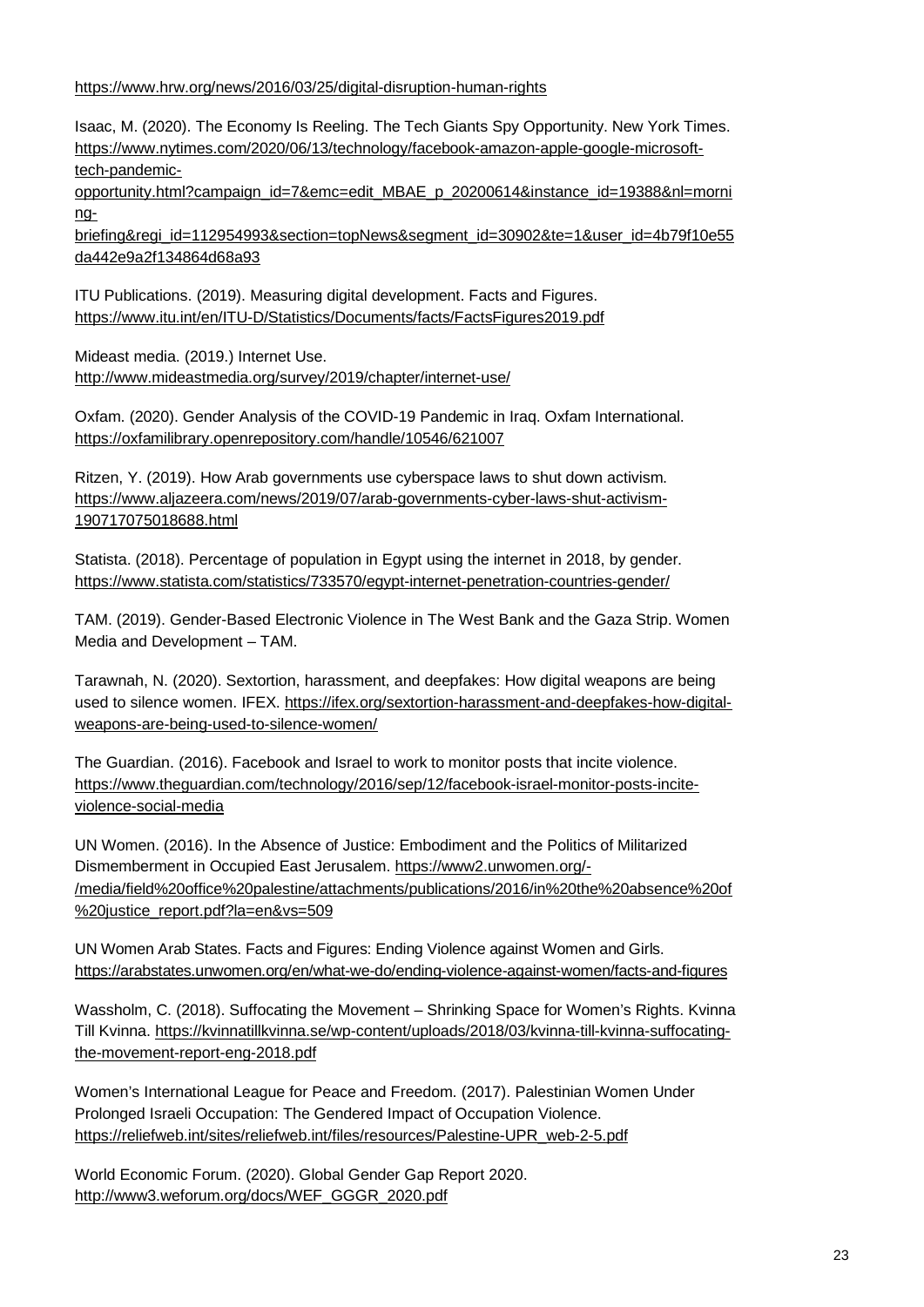<span id="page-23-21"></span>7amleh. (2018). Connection Interrupted: Israel's Control of the Palestinian ICT Infrastructure and its Impact on Digital Rights. [https://7amleh.org/wp](https://7amleh.org/wp-content/uploads/2019/01/Report_7amleh_English_final.pdf)[content/uploads/2019/01/Report\\_7amleh\\_English\\_final.pdf](https://7amleh.org/wp-content/uploads/2019/01/Report_7amleh_English_final.pdf)

### <span id="page-23-24"></span><span id="page-23-23"></span><span id="page-23-22"></span>**NOTES**

- <span id="page-23-25"></span><span id="page-23-0"></span>1 L. Barrera. (2017). Impact for What and for Whom? Digital Technologies and Feminist Movement Building. Gender IT. [https://www.genderit.org/feminist-talk/impact-what-and-whom-digital-technologies-](https://www.genderit.org/feminist-talk/impact-what-and-whom-digital-technologies-and-feminist-movement-building) [and-feminist-movement-building](https://www.genderit.org/feminist-talk/impact-what-and-whom-digital-technologies-and-feminist-movement-building)
- <span id="page-23-26"></span><span id="page-23-1"></span>2 H. Brown, E. Guskin and A. Mitchell. (2012). The Role of Social Media in the Arab Uprisings. <https://www.journalism.org/2012/11/28/role-social-media-arab-uprisings/>
- <span id="page-23-27"></span><span id="page-23-2"></span>3 Human Rights Watch. (2016). Digital Disruption of Human Rights. <https://www.hrw.org/news/2016/03/25/digital-disruption-human-rights>
- <span id="page-23-28"></span><span id="page-23-3"></span>4 Amnesty International. (2020). Digital surveillance to fight COVID-19 can only be justified if it respects human rights[. https://www.amnesty.org/en/latest/news/2020/04/covid19-digital-surveillance-ngo/](https://www.amnesty.org/en/latest/news/2020/04/covid19-digital-surveillance-ngo/)
- <span id="page-23-29"></span><span id="page-23-4"></span>5 World Economic Forum. (2020). Global Gender Gap Report 2020. [http://www3.weforum.org/docs/WEF\\_GGGR\\_2020.pdf](http://www3.weforum.org/docs/WEF_GGGR_2020.pdf)
- <span id="page-23-30"></span><span id="page-23-5"></span>6 Ibid.
- <span id="page-23-6"></span>7 UN Women Arab States. Facts and Figures: Ending Violence against Women and Girls. <https://arabstates.unwomen.org/en/what-we-do/ending-violence-against-women/facts-and-figures>
- <span id="page-23-32"></span><span id="page-23-31"></span><span id="page-23-7"></span>8 Gender analyses conducted by Oxfam in Iraq in 2017 and 2020 explore gendered norms in the country in relation to conflict and the COVID-19 pandemic respectively, highlighting restrictions on women's movement and decision making, exacerbated risks of gender-based violence and the gendered division of labour, in which women bear the load of unpaid and undervalued care and domestic responsibilities.
- <span id="page-23-8"></span>9 N. Al Ali. (2013). Iraq: gendering authoritarianism. Open Democracy. <https://www.opendemocracy.net/en/5050/iraq-gendering-authoritarianism/>
- <span id="page-23-34"></span><span id="page-23-33"></span><span id="page-23-9"></span>تيك توك" ومصر والفتیات : أيُّ عالمِ نحن " .(2020) .Ammar elaborates on this analysis in a 2020 article: M. Ammar<br>فيهـنحن-عالم-أي-والفتيات-ومصر-توك-تيك -Khateera. https://khateera.com/article/57 فيه؟.
- <span id="page-23-35"></span><span id="page-23-10"></span>11 Al Jazeera. (2020). Iraq: Prominent female activist killed by unknown gunmen in Basra. [https://www.aljazeera.com/news/2020/08/iraq-prominent-female-activist-killed-unknown-gunmen-basra-](https://www.aljazeera.com/news/2020/08/iraq-prominent-female-activist-killed-unknown-gunmen-basra-200820080951207.html) [200820080951207.html](https://www.aljazeera.com/news/2020/08/iraq-prominent-female-activist-killed-unknown-gunmen-basra-200820080951207.html)
- <span id="page-23-36"></span><span id="page-23-11"></span>12 DW. (2018)[. https://www.dw.com/en/killings-of-high-profile-women-in-iraq-spark-outrage/a-45732835](https://www.dw.com/en/killings-of-high-profile-women-in-iraq-spark-outrage/a-45732835)
- <span id="page-23-12"></span>13 TAM (Women Media and Development) is a Palestinian association working on women's representation in media, participation in the public sphere, and digital safety, as well as responding to cases of online and offline gender-based violence.<http://tam.ps/ar/>
- <span id="page-23-38"></span><span id="page-23-37"></span><span id="page-23-13"></span>14 I. Brudvig, C. Chair and A. van der Wilk. (2020). Covid-19 and increasing domestic violence against women: The pandemic of online gender-based violence. World Wide Web Foundation. [http://webfoundation.org/docs/2020/07/WWWF-Submission-COVID-19-and-the-increase-of-domestic-](http://webfoundation.org/docs/2020/07/WWWF-Submission-COVID-19-and-the-increase-of-domestic-violence-against-women-1.pdf)<br>[violence-against-women-1.pdf](http://webfoundation.org/docs/2020/07/WWWF-Submission-COVID-19-and-the-increase-of-domestic-violence-against-women-1.pdf)
- <span id="page-23-39"></span><span id="page-23-14"></span>15 'Sextortion', which consists of sharing an individual's private photos and data without their consent, is commonly used as a tool to target women in the region and has harmful and often life-threatening consequences. (Tarawnah, 2020)
- <span id="page-23-40"></span><span id="page-23-15"></span><sup>16</sup> Fe-Male. (2020). Fe-Male Launches "Screens Do Not Protect" National Campaign. [https://www.fe-](https://www.fe-male.org/archives/13108) [male.org/archives/13108](https://www.fe-male.org/archives/13108)
- <span id="page-23-16"></span>17 7amleh – The Arab Center for the Advancement of Social Media is a non-profit organization focused on protecting the human rights of Palestinians in the online space.<https://7amleh.org/about>
- <span id="page-23-17"></span>18 7amleh. (2018). Connection Interrupted. Israel's control of the Palestinian ICT infrastructure and its [content/uploads/2019/01/Report\\_7amleh\\_English\\_final.pdf](https://7amleh.org/wp-content/uploads/2019/01/Report_7amleh_English_final.pdf)
- <span id="page-23-18"></span>19 UN Women. (2016). In the Absence of Justice: Embodiment and the Politics of Militarized [/media/field%20office%20palestine/attachments/publications/2016/in%20the%20absence%20of%20jus](https://www2.unwomen.org/-/media/field%20office%20palestine/attachments/publications/2016/in%20the%20absence%20of%20justice_report.pdf?la=en&vs=509) [tice\\_report.pdf?la=en&vs=509](https://www2.unwomen.org/-/media/field%20office%20palestine/attachments/publications/2016/in%20the%20absence%20of%20justice_report.pdf?la=en&vs=509)
- <span id="page-23-19"></span>تيك-توك-- Khateera. https://khateera.com/article/57 ."تيك توك" ومصر والفتيات : أيُّ عالمٍ نحن فيه؟ .(2020) .Ammar . ومصر-[والفتیات](https://khateera.com/article/57-%D8%AA%D9%8A%D9%83-%D8%AA%D9%88%D9%83-%D9%88%D9%85%D8%B5%D8%B1-%D9%88%D8%A7%D9%84%D9%81%D8%AA%D9%8A%D8%A7%D8%AA-%D8%A3%D9%8A-%D8%B9%D8%A7%D9%84%D9%85-%D9%86%D8%AD%D9%86-%D9%81%D9%8A%D9%87) -أي -عالم-نحن-فیھ
- <span id="page-23-20"></span>21 Uncompromised access here refers to free, safe and comfortable access and use of the digital space, without the existence or fear of surveillance, control and retaliation by states, communities and families.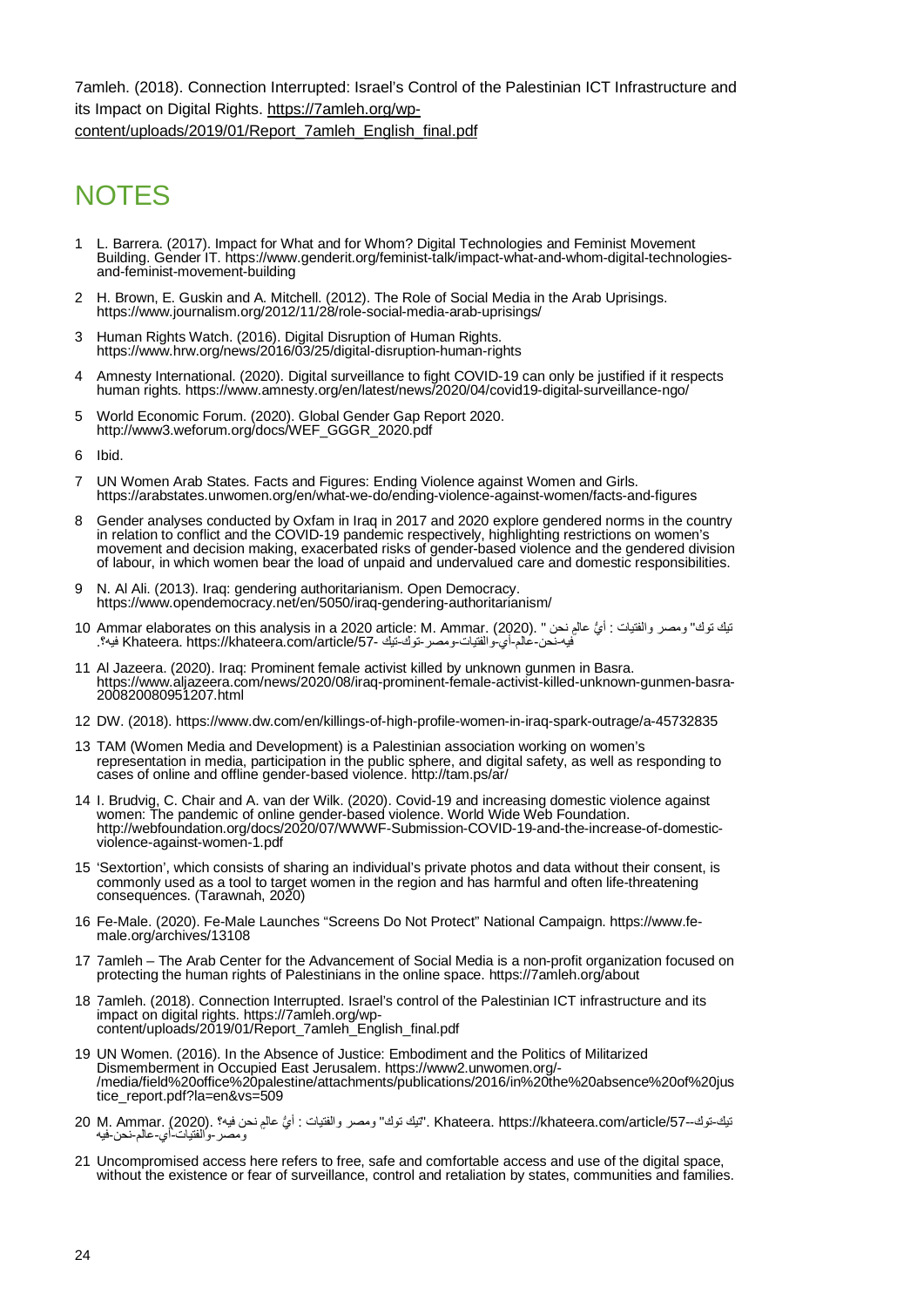- <sup>22</sup> ITU Publications. (2019). Measuring digital development. Facts and Figures. [https://www.itu.int/en/ITU-](https://www.itu.int/en/ITU-D/Statistics/Documents/facts/FactsFigures2019.pdf) [D/Statistics/Documents/facts/FactsFigures2019.pdf](https://www.itu.int/en/ITU-D/Statistics/Documents/facts/FactsFigures2019.pdf)
- 23 Ibid.
- 24 Statista. (2018). Percentage of population in Egypt using the internet in 2018, by gender. <https://www.statista.com/statistics/733570/egypt-internet-penetration-countries-gender/>
- 25 Mideast media. (2019.) Internet Use.<http://www.mideastmedia.org/survey/2019/chapter/internet-use/>
- 26 N. Abdo and S. Almasri. (2020). For a Decade of Hope Not Austerity in The Middle East and North Africa: Towards a fair and inclusive recovery to fight inequality. Oxfam International. [https://oxfamilibrary.openrepository.com/bitstream/handle/10546/621041/bp-mena-inclusive-recovery-](https://oxfamilibrary.openrepository.com/bitstream/handle/10546/621041/bp-mena-inclusive-recovery-260820-en.pdf)<br>[260820-en.pdf](https://oxfamilibrary.openrepository.com/bitstream/handle/10546/621041/bp-mena-inclusive-recovery-260820-en.pdf)
- <sup>27</sup> L. Abu Habib. (2020). Feminist Organisations in the MENA: Dealing with the Challenges of the Covid- 19 Pandemic. Daraj Media.<https://daraj.com/en/45279/>
- 28 See[: https://manchoufouch.ma/](https://manchoufouch.ma/)
- 29 Rape culture refers to a system of social norms, behaviours and attitudes that normalize, trivialize and perpetuate sexual assault and abuse.
- <sup>30</sup> The Guardian. (2016). Facebook and Israel to work to monitor posts that incite violence. https://www.theguardian.com/technology/2016/sep/12/facebook-israel-monitor-posts-incite-violence- social-media
- 31 Women's International League for Peace and Freedom. (2017). Palestinian Women under Prolonged Israeli Occupation: The Gendered Impact of Occupation Violence. [https://reliefweb.int/sites/reliefweb.int/files/resources/Palestine-UPR\\_web-2-5.pdf](https://reliefweb.int/sites/reliefweb.int/files/resources/Palestine-UPR_web-2-5.pdf)
- 32 Facebook community standards are guidelines around the type of behaviour and content that Facebook allows and prohibits.
- 33 C. Wassholm. (2018). Suffocating the Movement Shrinking Space for Women's Rights. Kvinna Till Kvinna. [https://kvinnatillkvinna.se/wp-content/uploads/2018/03/kvinna-till-kvinna-suffocating-the-](https://kvinnatillkvinna.se/wp-content/uploads/2018/03/kvinna-till-kvinna-suffocating-the-movement-report-eng-2018.pdf)<br>[movement-report-eng-2018.pdf](https://kvinnatillkvinna.se/wp-content/uploads/2018/03/kvinna-till-kvinna-suffocating-the-movement-report-eng-2018.pdf)
- 34 Ibid.
- 35 L. Barrera. (2017). Impact for What and for Whom? Digital Technologies and Feminist Movement Building. Gender IT. [https://www.genderit.org/feminist-talk/impact-what-and-whom-digital-technologies-](https://www.genderit.org/feminist-talk/impact-what-and-whom-digital-technologies-and-feminist-movement-building)<br>[and-feminist-movement-building](https://www.genderit.org/feminist-talk/impact-what-and-whom-digital-technologies-and-feminist-movement-building)
- 36 TAM. (2019). Gender-Based Electronic Violence in The West Bank and the Gaza Strip. Women Media and Development – TAM.
- 37 N. Tarawnah. (2020). Sextortion, harassment, and deepfakes: How digital weapons are being used to silence women. IFEX. [https://ifex.org/sextortion-harassment-and-deepfakes-how-digital-weapons-are-](https://ifex.org/sextortion-harassment-and-deepfakes-how-digital-weapons-are-being-used-to-silence-women/)<br>[being-used-to-silence-women/](https://ifex.org/sextortion-harassment-and-deepfakes-how-digital-weapons-are-being-used-to-silence-women/)
- 38 GCHR. (2019). Deepfake poses a threat to human rights defenders in the Middle East. <https://www.gc4hr.org/news/view/2227>
- 39 Y. Ritzen. (2019). How Arab governments use cyberspace laws to shut down activism. [https://www.aljazeera.com/news/2019/07/arab-governments-cyber-laws-shut-activism-](https://www.aljazeera.com/news/2019/07/arab-governments-cyber-laws-shut-activism-190717075018688.html)<br>[190717075018688.html](https://www.aljazeera.com/news/2019/07/arab-governments-cyber-laws-shut-activism-190717075018688.html)
- 40 Amnesty International. (2020). Digital surveillance to fight COVID-19 can only be justified if it respects human rights.<https://www.amnesty.org/en/latest/news/2020/04/covid19-digital-surveillance-ngo/>
- 41 S. Barakat. (2018). The Cost of Justice: Exploratory Assessment on Women's Access to Justice in Lebanon, Jordan, Egypt and Yemen. Oxfam International. [https://oxfamilibrary.openrepository.com/bitstream/handle/10546/620488/rr-womens-access-to-justice-](https://oxfamilibrary.openrepository.com/bitstream/handle/10546/620488/rr-womens-access-to-justice-mena-040618-en.pdf?sequence=4) [mena-040618-en.pdf?sequence=4](https://oxfamilibrary.openrepository.com/bitstream/handle/10546/620488/rr-womens-access-to-justice-mena-040618-en.pdf?sequence=4)